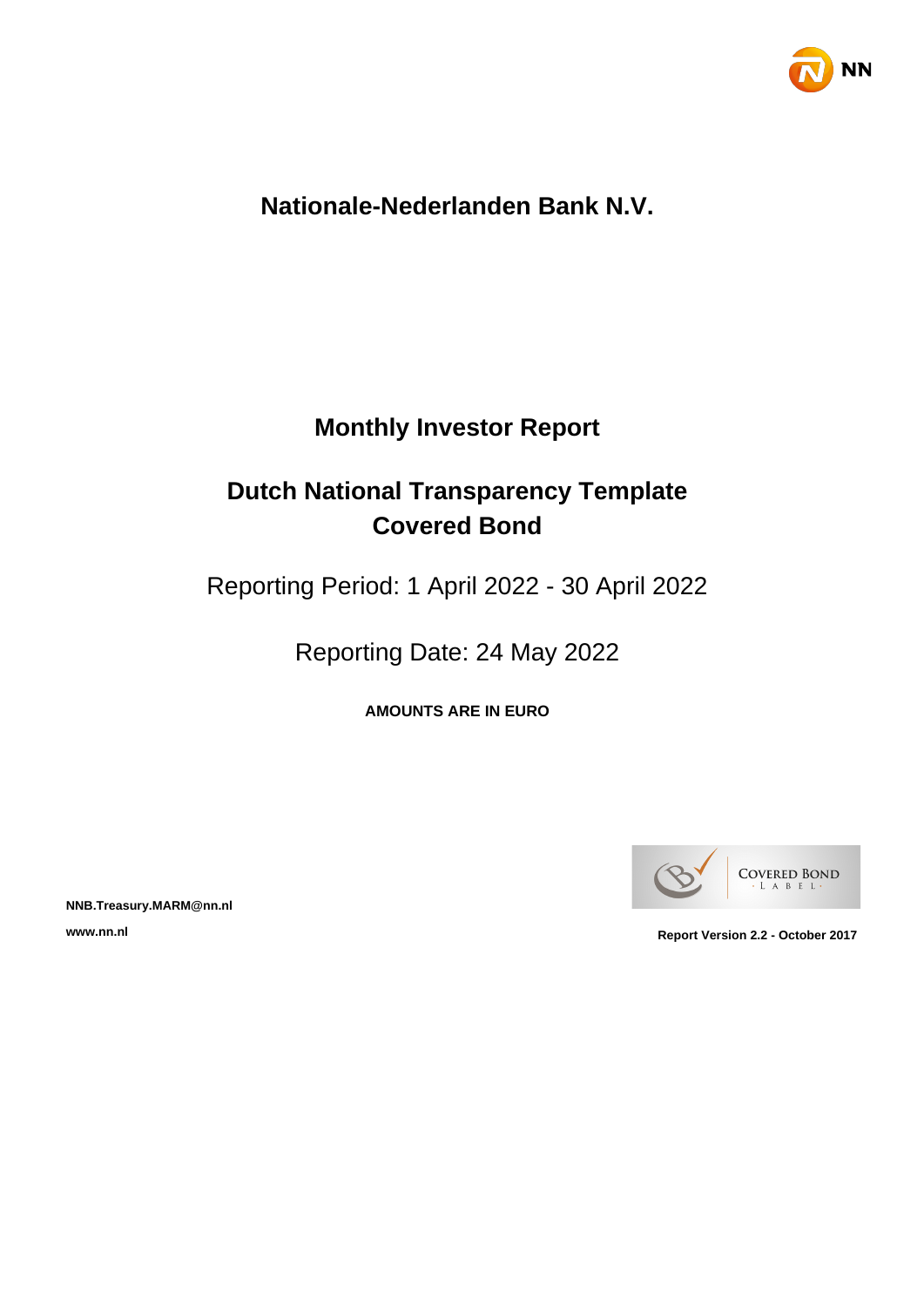#### **Table of Contents**



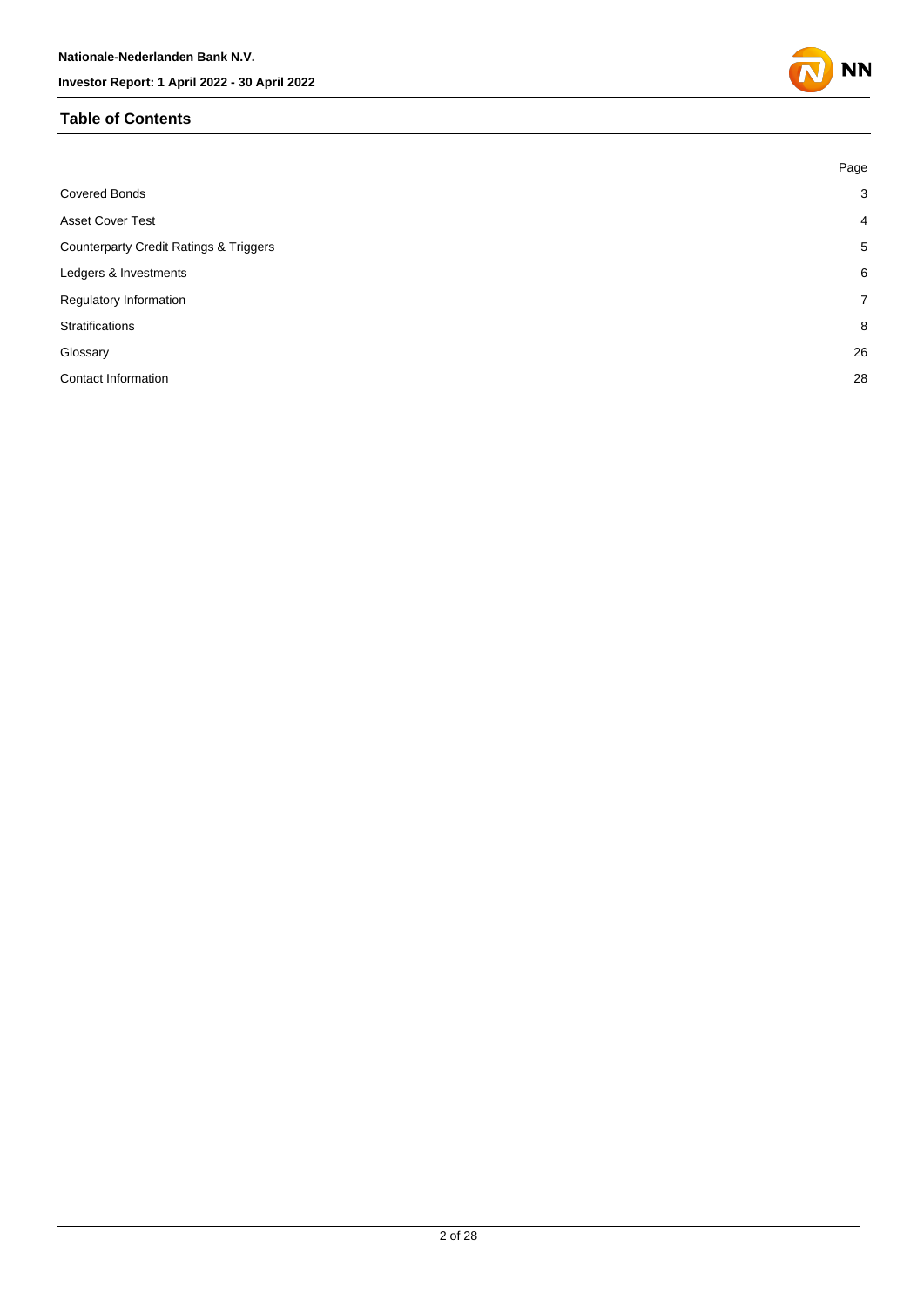

#### **Covered Bonds**

| <b>Series</b>          | <b>ISIN</b>  | Currency   | <b>Initial Principal</b><br>Balance* | Outstanding<br>Amount* | Coupon  | Issuance<br>Date | <b>Maturity</b><br>Date | <b>IRS Counterparty</b> | Redemption<br>Type | LCR HQLA<br>Category |
|------------------------|--------------|------------|--------------------------------------|------------------------|---------|------------------|-------------------------|-------------------------|--------------------|----------------------|
| <b>SB CB Series 1</b>  | NL0015436072 | <b>EUR</b> | 500,000,000                          | 500,000,000            | 0.0100% | 08/07/20         | 08/07/30                |                         | <b>Bullet</b>      |                      |
| SB CB Series 2         | NL0015614611 | <b>EUR</b> | 500,000,000                          | 500,000,000            | 0.0500% | 24/09/20         | 24/09/35                |                         | <b>Bullet</b>      |                      |
| <b>SB CB Series 3</b>  | NL00150002A1 | <b>EUR</b> | 250,000,000                          | 250,000,000            | 0.0500% | 12/11/20         | 12/11/40                |                         | <b>Bullet</b>      |                      |
| SB CB Series 4         | NL00150008B6 | <b>EUR</b> | 500,000,000                          | 500,000,000            | 0.3750% | 04/03/21         | 04/03/41                |                         | <b>Bullet</b>      |                      |
| <b>SB CB Series 5</b>  | NL0012650477 | <b>EUR</b> | 500,000,000                          | 500,000,000            | 0.5000% | 10/10/17         | 10/10/24                |                         | <b>Bullet</b>      |                      |
| SB CB Series 6         | NL0013019375 | <b>EUR</b> | 500,000,000                          | 500,000,000            | 0.6250% | 11/06/18         | 11/09/25                |                         | <b>Bullet</b>      |                      |
| <b>SB CB Series 7</b>  | NL0013088990 | <b>EUR</b> | 550,000,000                          | 550,000,000            | 1.0000% | 25/09/18         | 25/09/28                |                         | <b>Bullet</b>      |                      |
| <b>SB CB Series 8</b>  | NL0013400401 | <b>EUR</b> | 500,000,000                          | 500,000,000            | 0.2500% | 27/02/19         | 27/02/24                |                         | <b>Bullet</b>      |                      |
| SB CB Series 9         | NL0013423122 | <b>EUR</b> | 25,000,000                           | 25,000,000             | 1.4000% | 18/03/19         | 18/03/39                |                         | <b>Bullet</b>      |                      |
| <b>SB CB Series 10</b> | NL0013423155 | <b>EUR</b> | 20,000,000                           | 20,000,000             | 1.4320% | 21/03/19         | 21/03/39                |                         | <b>Bullet</b>      |                      |
| SB CB Series 11        | NL0013995095 | <b>EUR</b> | 500,000,000                          | 500,000,000            | 0.1250% | 24/09/19         | 24/09/29                |                         | <b>Bullet</b>      |                      |

\* Amounts to be reported in the relevant currency, and also the euro-equivalent amounts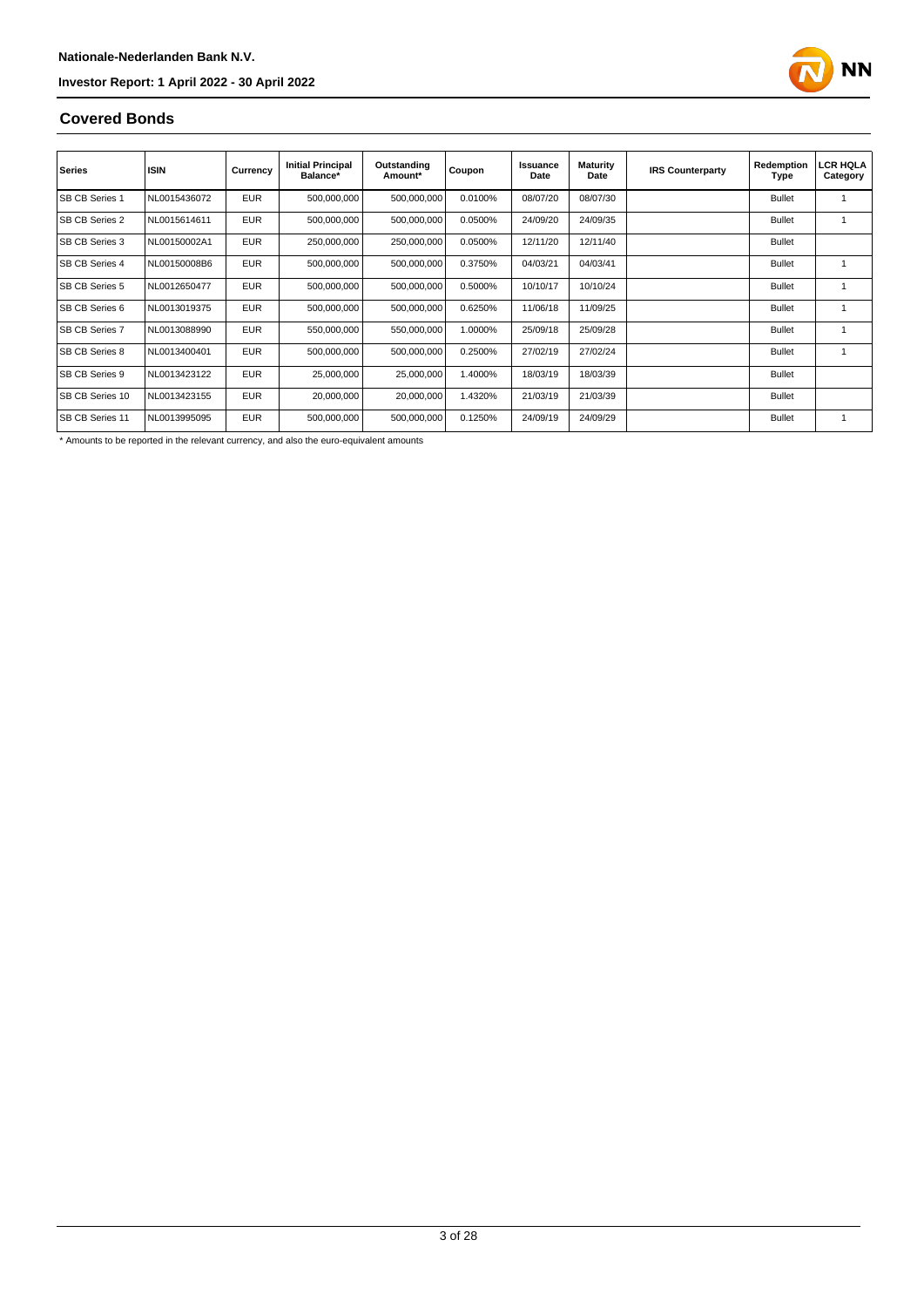#### **Asset Cover Test**



| Asset Cover Test                            |                  |
|---------------------------------------------|------------------|
| Α                                           | 4,651,648,407.83 |
| В                                           | 0.00             |
| C                                           | 2,300,000.00     |
| Ζ                                           | 0.00             |
| $A+B+C-Z$                                   | 4,653,948,407.83 |
| Outstanding bonds                           | 4,345,000,000.00 |
| Pass/Fail                                   | Pass             |
| <b>ACT Cover Ratio</b>                      | 107.11%          |
| Parameters                                  |                  |
| Asset percentage                            | 96.50 %          |
| Cap LTV Cut-Off indexed valuation % non-NHG | 80.00%           |
| Cap LTV Cut-Off indexed valuation % NHG     | 80.00%           |
| % of Index Increases                        | 90.00%           |
| % of Index Decreases                        | 100.00%          |
| Reserve Fund                                | 2,250,000.00     |
| Supplemental Liquidity Reserve Amount       | 0.00             |
| Deduction Set-Off                           | 71,801,426.62    |
| Ratings                                     |                  |
| S&P                                         | AAA              |
| Moody's                                     |                  |
| Fitch                                       |                  |
| Other                                       |                  |
| <b>UCITS</b> compliant                      | True             |
| CRR compliant                               | True             |
| <b>ECBC Label compliant</b>                 | True             |
| Overcollateralisation                       |                  |
| Legally required minimum OC                 | 5.00%            |
| Documented minimum OC                       | $0.00\,\%$       |
| Available Nominal OC                        | 11.25 %          |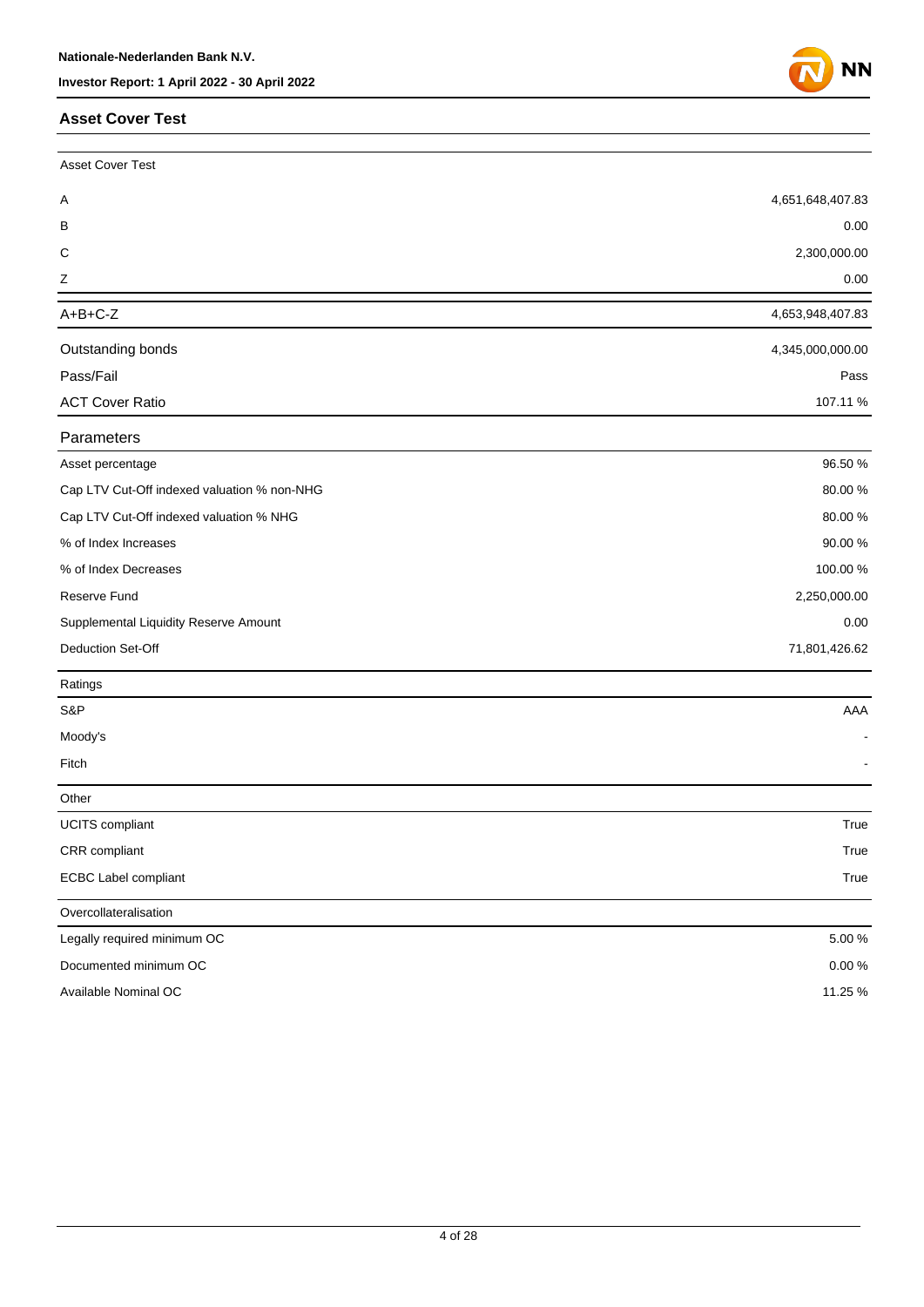

#### **Counterparty Credit Ratings & Triggers**

|                                                   |                                    | S&P (ST/LT)       |                   | Moody's (ST/LT)   |                   | Fitch (ST/LT)     |                   | <b>DBRS (ST/LT)</b> |                   |                                                                                                                                                     |  |
|---------------------------------------------------|------------------------------------|-------------------|-------------------|-------------------|-------------------|-------------------|-------------------|---------------------|-------------------|-----------------------------------------------------------------------------------------------------------------------------------------------------|--|
| Role                                              | Party                              | Rating<br>trigger | Current<br>rating | Rating<br>trigger | Current<br>rating | Rating<br>trigger | Current<br>rating | Rating<br>trigger   | Current<br>rating | Consequence if breached*                                                                                                                            |  |
| <b>CBC Account Bank</b>                           | N.V. Bank Nederlandse<br>Gemeenten | / BBB             | / AAA             |                   |                   |                   |                   |                     |                   | Another party (with sufficient<br>ratings) has to fulfill the CBC<br>Account Bank role or guarantee<br>the relevant CBC Account Bank<br>obligations |  |
| Issuer                                            | Nationale-Nederlanden<br>Bank N.V. | $\sqrt{A}$        | $/A -$            |                   |                   |                   |                   |                     |                   | Reserve Account Trigger,<br>minimal required amount needs<br>to be posted on reserve fund<br>account                                                |  |
| Issuer                                            | Nationale-Nederlanden<br>Bank N.V. | $A-2$ / BBB       | $A-1/A-$          |                   |                   |                   |                   |                     |                   | Set off retail savings at issuer<br>account above deposit<br>guarantee scheme                                                                       |  |
| Seller Collection Account   ING Bank N.V.<br>Bank |                                    | BBB               | $/A+$             |                   |                   |                   |                   |                     |                   | Open escrow account in the<br>name of CBC and credit<br>expected cashflow amount on<br>next Calculation Date                                        |  |

\* Event is triggered if credit rating is below the rating as mentioned in the table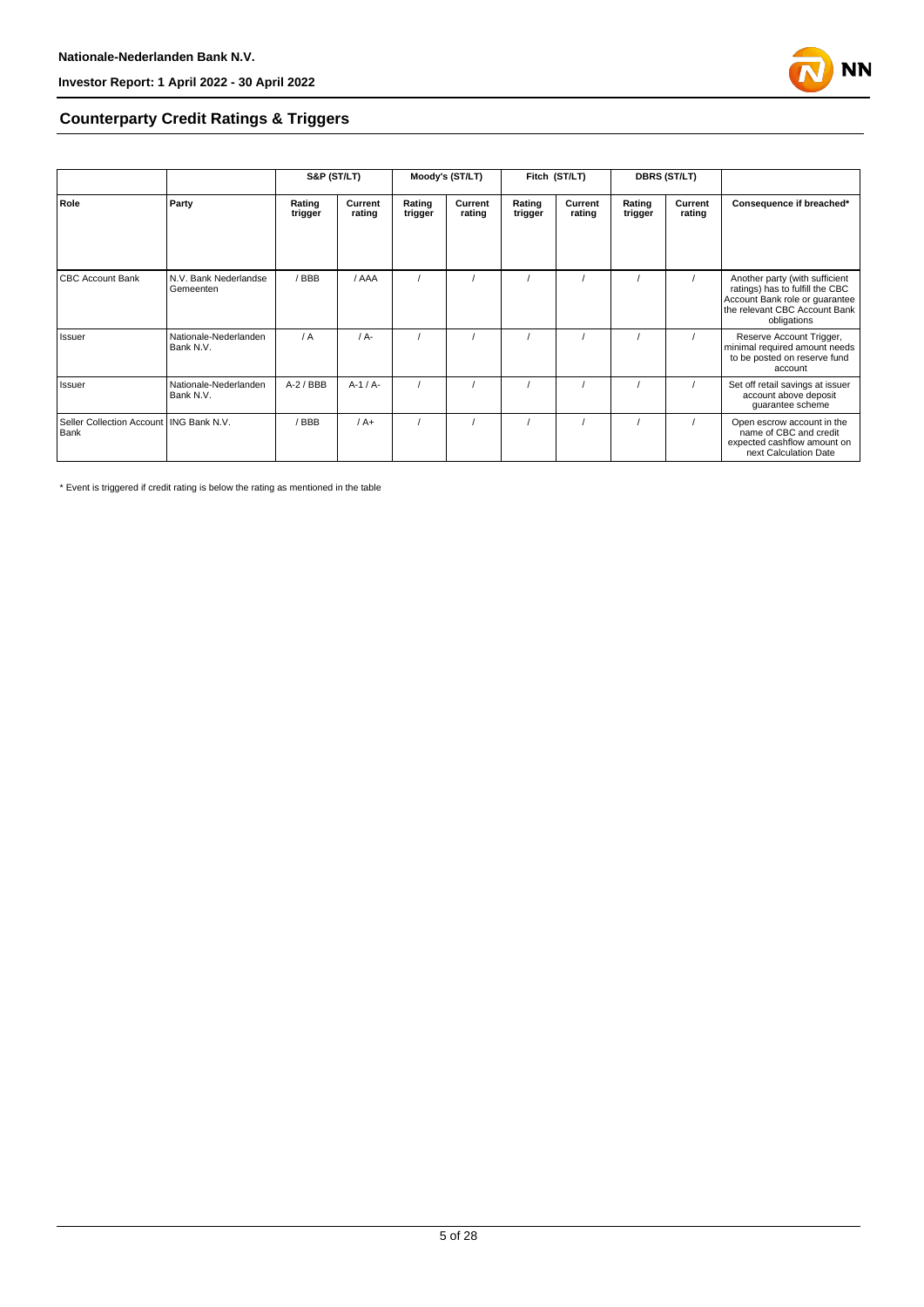### **Ledgers & Investments**



#### **Ledgers**

| lTotal                  | 2,300,000.00 |
|-------------------------|--------------|
| Reserve Fund Ledger     | 2,300,000.00 |
| <b>Principal Ledger</b> | 0.00         |
| Revenue Ledger          | 0.00         |

#### **Investments**

| <b>Substitution Assets Balance</b> | 0.001 |
|------------------------------------|-------|
| Authorised Investments Balance     | 0.001 |
| <b>Total</b>                       | 0.001 |

#### **Liquidity Buffer**

| Outflows                          | 0.00 |
|-----------------------------------|------|
| <b>Required Liquidity Buffer</b>  | 0.00 |
|                                   |      |
| <b>Inflows</b>                    | 0.00 |
| Cash                              |      |
| <b>Bonds</b>                      |      |
| <b>Available Liquidity Buffer</b> | 0.00 |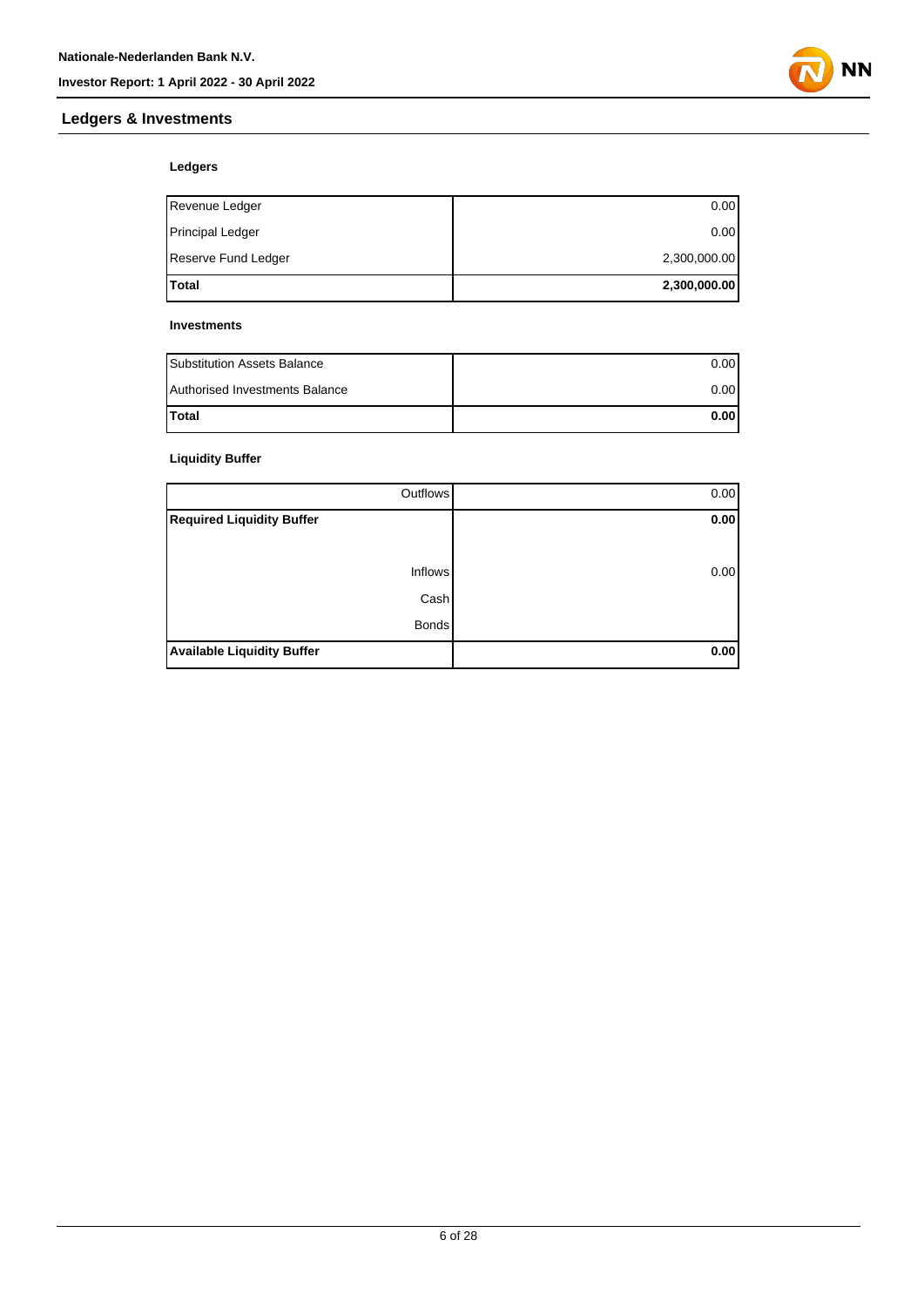#### **Regulatory Information**

#### **CRR Article 129**

**Article 129 CRR "Exposures in the form of covered bonds" (7) Exposures in the form of covered bonds are eligible for preferential treatment, provided that the institution investing in the covered bonds can demonstrate to the competent authorities that: (a)** it receives portfolio information at least on: (i) the value of the covered pool and outstanding covered  $bonds;$ 

|                                                                                                                       | value of the cover pool table Portfolio characteristics                                                           |
|-----------------------------------------------------------------------------------------------------------------------|-------------------------------------------------------------------------------------------------------------------|
| value of the outstanding covered bonds table Covered Bonds                                                            |                                                                                                                   |
| (ii) the geographical distribution and type of cover assets,<br>loan size, interest rate and currency risks;          |                                                                                                                   |
| geographical distribution of cover assets table 14 Geographical Distribution                                          |                                                                                                                   |
|                                                                                                                       | type of cover assets table Portfolio Characteristics                                                              |
|                                                                                                                       | loan size table 3 Outstanding Loan Amount                                                                         |
|                                                                                                                       | interest rate risk and currency risk table Covered Bonds for coupon and currency information of the covered bonds |
|                                                                                                                       | table 10 Coupon for coupons of mortgages                                                                          |
|                                                                                                                       | table Counterparty Ratings & Triggers for IRS/TRS information                                                     |
|                                                                                                                       | See base prospectus for information about hedging                                                                 |
|                                                                                                                       | Only EUR denominated mortgages: see BP                                                                            |
| (iii) the maturity structure of cover assets and covered<br>bonds; and                                                |                                                                                                                   |
| maturity structure of cover assets table 6 Legal Maturity                                                             |                                                                                                                   |
| maturity structure of covered bonds                                                                                   | table Covered Bonds                                                                                               |
| (iv) the percentage of loans more than ninety days past<br>due:                                                       | table Delinquencies                                                                                               |
| (b) the issuer makes the information referred to in point (a)<br>available to the institution at least semi annually. | table Portfolio Characteristics                                                                                   |
| <b>Overcollateralisation</b>                                                                                          |                                                                                                                   |

| Legally required minimum OC | table Asset Cover Test |
|-----------------------------|------------------------|
| Documented minimum OC       | table Asset Cover Test |
| Nominal OC                  | table Asset Cover Test |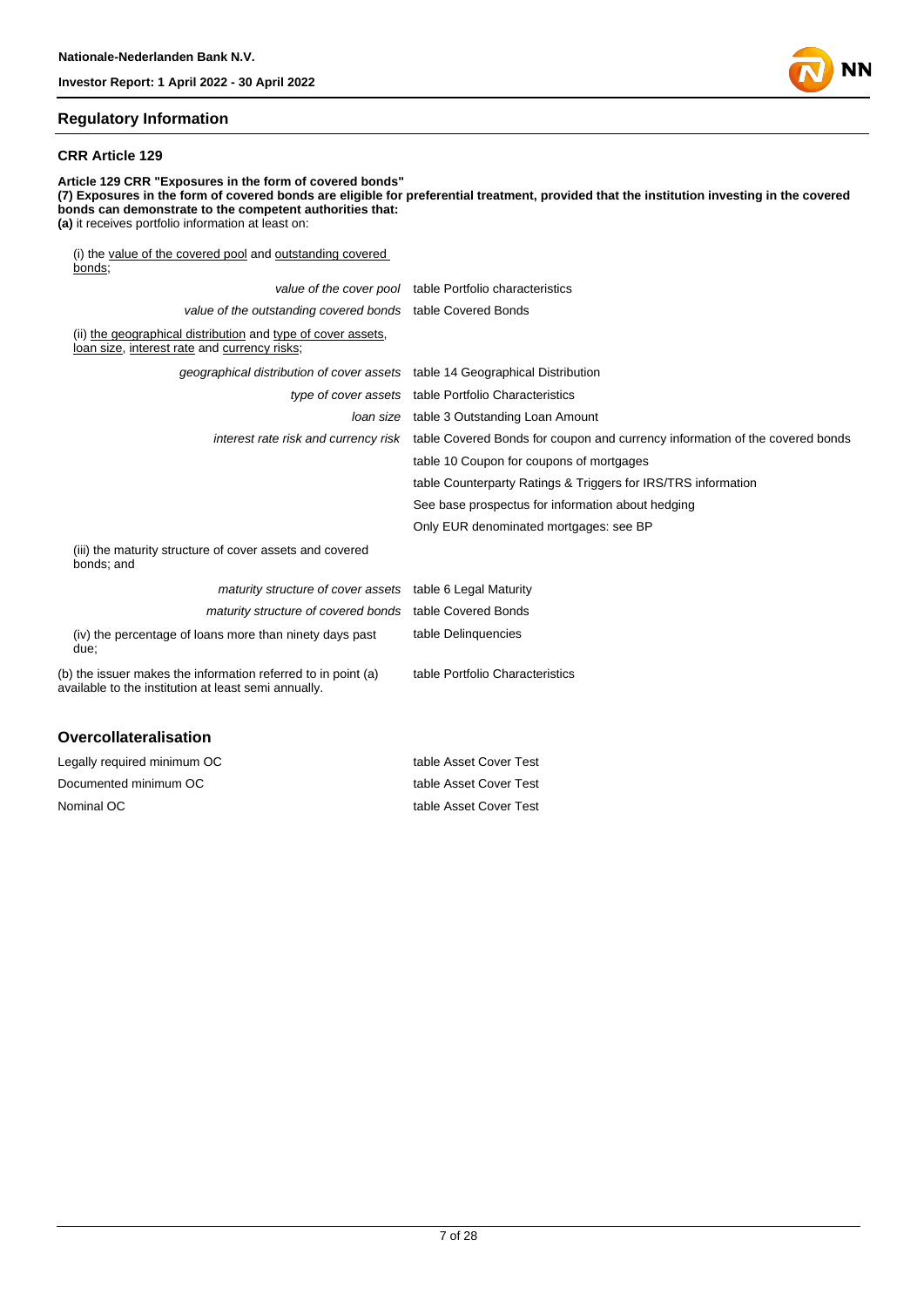### **Stratifications**

| <b>Portfolio Characteristics</b>                             |                             |
|--------------------------------------------------------------|-----------------------------|
| Principal amount                                             | 5,184,426,859.96            |
| Value of saving deposits                                     | 352,855,684.04              |
| Net principal balance                                        | 4,831,571,175.92            |
| <b>Construction Deposits</b>                                 | 10,098,680.80               |
| Net principal balance excl. Construction and Saving Deposits | 4,821,472,495.12            |
|                                                              |                             |
| Number of loans                                              | 21,260                      |
| Number of loanparts                                          | 48,933                      |
| Average principal balance (borrower)                         | 227,261.11                  |
| Average principal balance (loanpart)                         | 98,738.50                   |
| Weighted average current interest rate                       | 2.56 %                      |
| Weighted average maturity (in years)                         | 28.42                       |
| Weighted average remaining time to interest reset (in years) | 11.75                       |
| Weighted average seasoning (in years)                        | 7.83                        |
| Weighted average CLTOMV                                      | 76.36%                      |
| Weighted average CLTIMV                                      | 49.64%                      |
| Maximum current interest rate                                | 7.05%                       |
| Minimum current interest rate                                | 0.74%                       |
|                                                              |                             |
| Type of cover assets:                                        | Dutch Residential Mortgages |
| Currency Portfolio:                                          | <b>EUR</b>                  |
| Frequency of publication National Transparancy Template:     | Monthly                     |

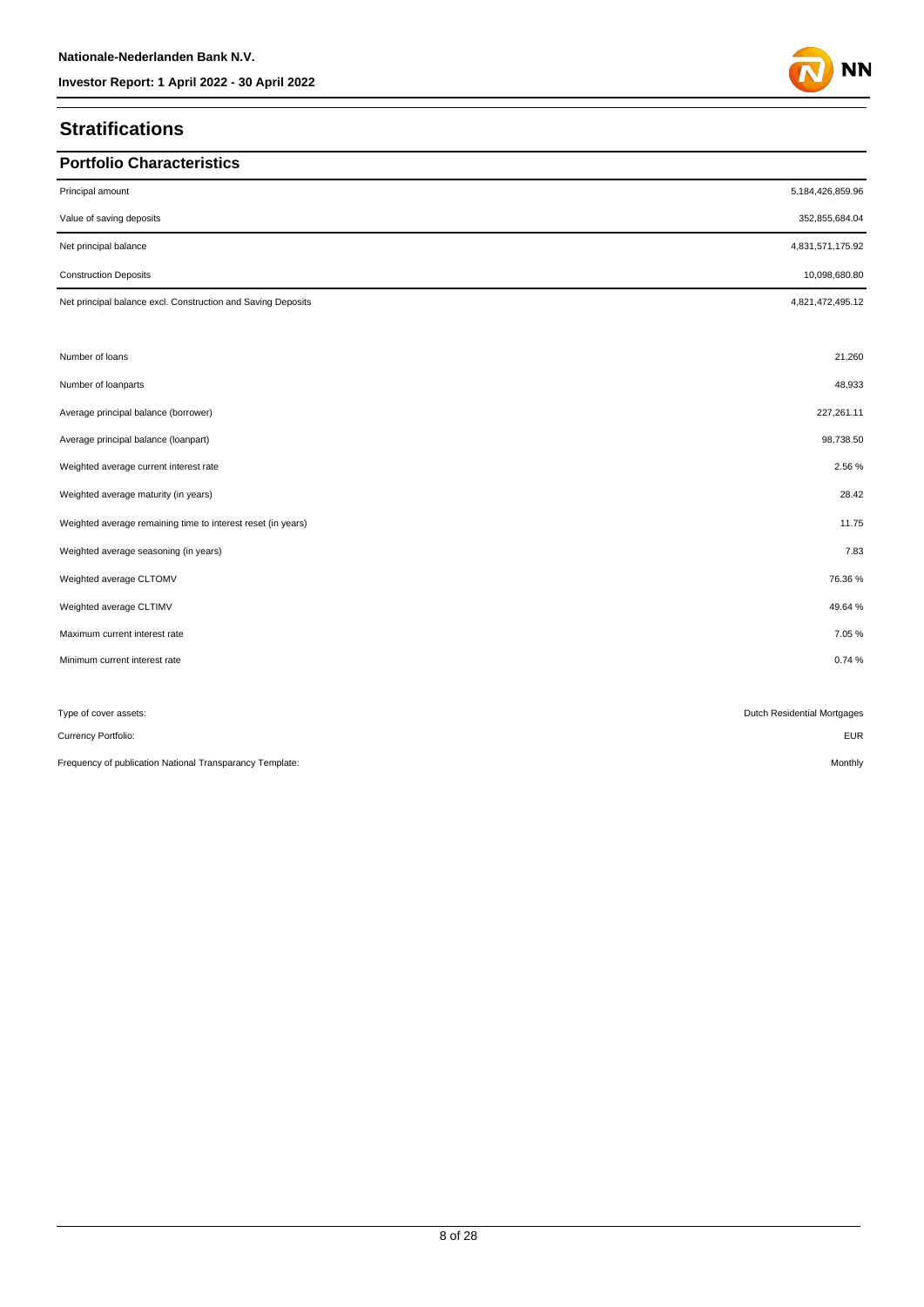## **1. Delinquencies**

| From $(>)$ | Until $($ $\leq$ $=$ $)$ | <b>Arrears Amount</b> | Aggregate<br><b>Outstanding Not.</b><br>Amount | % of Total | Nr of Mortgage<br>Loans | % of Total | Weighted<br>Average<br>Coupon | Weighted<br>Average<br><b>Maturity</b> | Weighted<br>Average<br><b>CLTIMV</b> |
|------------|--------------------------|-----------------------|------------------------------------------------|------------|-------------------------|------------|-------------------------------|----------------------------------------|--------------------------------------|
|            | Performing               | 0.00                  | 4,818,858,943.46                               | 99.74%     | 21,202                  | 99.73%     | 2.56%                         | 28.40                                  | 49.57 %                              |
| $\leq$     | 30 days                  | 15,232.76             | 6,371,187.91                                   | 0.13%      | 32                      | 0.15%      | 2.48%                         | 30.35                                  | 52.01 %                              |
| 30 days    | 60 days                  | 17,601.72             | 4,702,642.51                                   | 0.10%      | 21                      | 0.10%      | 2.03%                         | 32.48                                  | 56.88%                               |
| 60 days    | 90 days                  | 13,150.21             | 1,638,402.04                                   | 0.03%      | 5                       | 0.02%      | 2.40 %                        | 23.19                                  | 54.13%                               |
| 90 days    | 120 days                 | 0.00                  | 0.00                                           | 0.00%      | $\mathbf 0$             | 0.00%      | 0.00%                         | 0.00                                   | 0.00%                                |
| 120 days   | 150 days                 | 0.00                  | 0.00                                           | 0.00%      | $\mathbf 0$             | 0.00%      | 0.00%                         | 0.00                                   | 0.00%                                |
| 150 days   | 180 days                 | 0.00                  | 0.00                                           | 0.00%      | $\mathbf 0$             | 0.00%      | 0.00%                         | 0.00                                   | 0.00%                                |
| 180 days   | $\geq$                   | 0.00                  | 0.00                                           | 0.00%      | $\mathbf 0$             | 0.00%      | 0.00%                         | 0.00                                   | 0.00%                                |
|            | Total                    | 45.984.69             | 4,831,571,175.92                               | 100.00 %   | 21,260                  | 100.00%    | 2.56%                         | 28.42                                  | 49.64 %                              |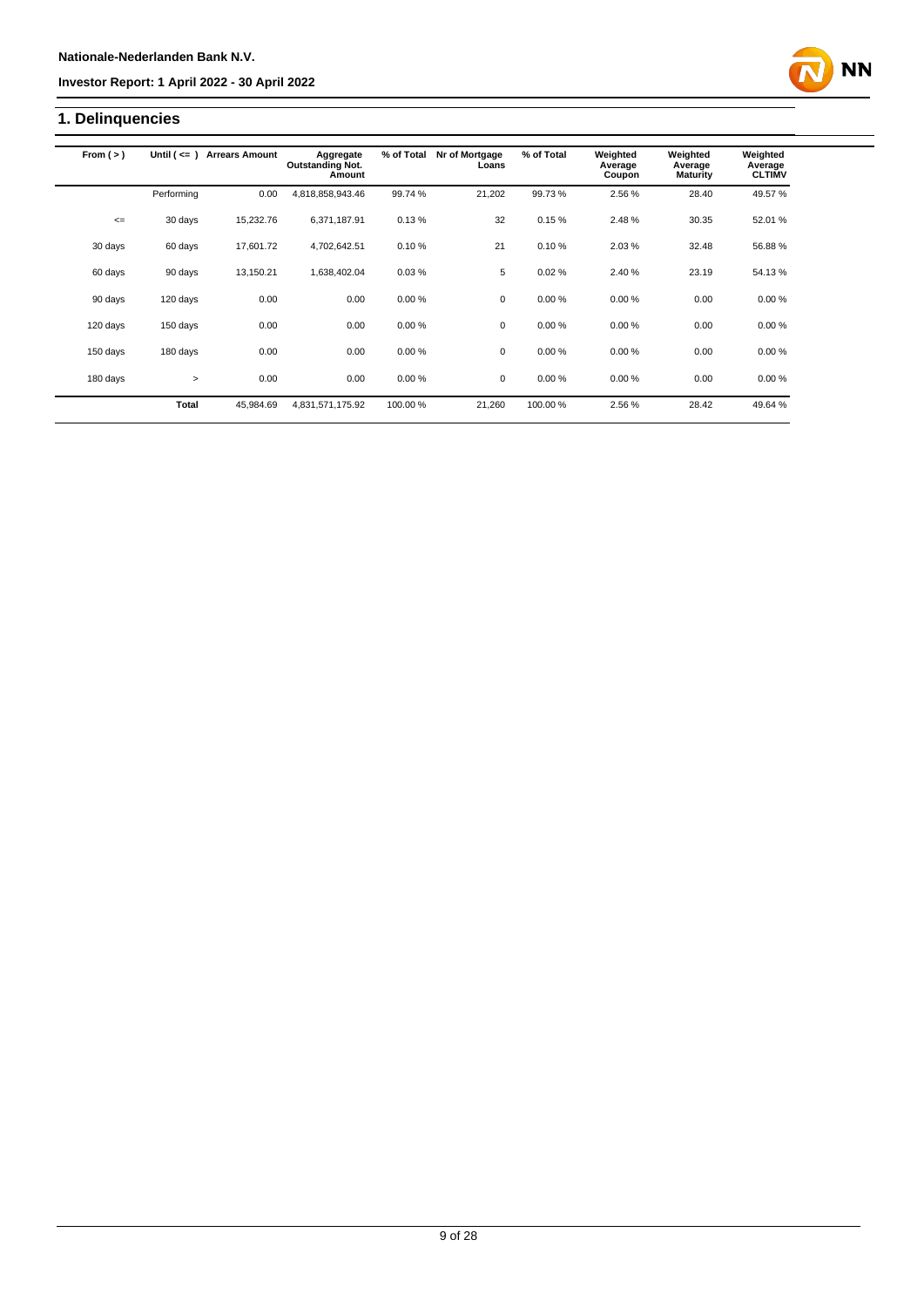

# **2. Redemption Type**

| Description         |              | Aggregate Outstanding<br>Amount | % of Total | Nr of<br>Loanparts | % of Total | Weighted<br>Average<br>Coupon | Weighted<br>Average<br>Maturity | Weighted<br>average<br><b>CLtIMV</b> |
|---------------------|--------------|---------------------------------|------------|--------------------|------------|-------------------------------|---------------------------------|--------------------------------------|
| Annuity             |              | 1,813,445,842.81                | 37.53 %    | 18,286             | 37.37 %    | 2.39 %                        | 24.76                           | 53.62 %                              |
| <b>Bank Savings</b> |              | 785.250.160.72                  | 16.25 %    | 8,137              | 16.63%     | 2.96%                         | 15.52                           | 45.96 %                              |
| Investment          |              | 285.896.988.34                  | 5.92 %     | 1,494              | 3.05%      | 2.60 %                        | 14.39                           | 55.33 %                              |
| Interest Only       |              | 1.674.175.441.25                | 34.65 %    | 17,585             | 35.94 %    | 2.56 %                        | 43.00                           | 46.62%                               |
| Linear              |              | 100.024.137.65                  | 2.07%      | 1,159              | 2.37 %     | 2.34 %                        | 24.14                           | 48.57 %                              |
| Life                |              | 144.835.359.54                  | 3.00%      | 1.588              | 3.25%      | 2.56 %                        | 9.11                            | 45.87%                               |
| Savings             |              | 27.943.245.61                   | 0.58%      | 684                | 1.40%      | 3.21%                         | 11.32                           | 39.97 %                              |
|                     | <b>Total</b> | 4.831.571.175.92                | 100.00 %   | 48.933             | 100.00 %   | 2.56 %                        | 28.41                           | 49.64 %                              |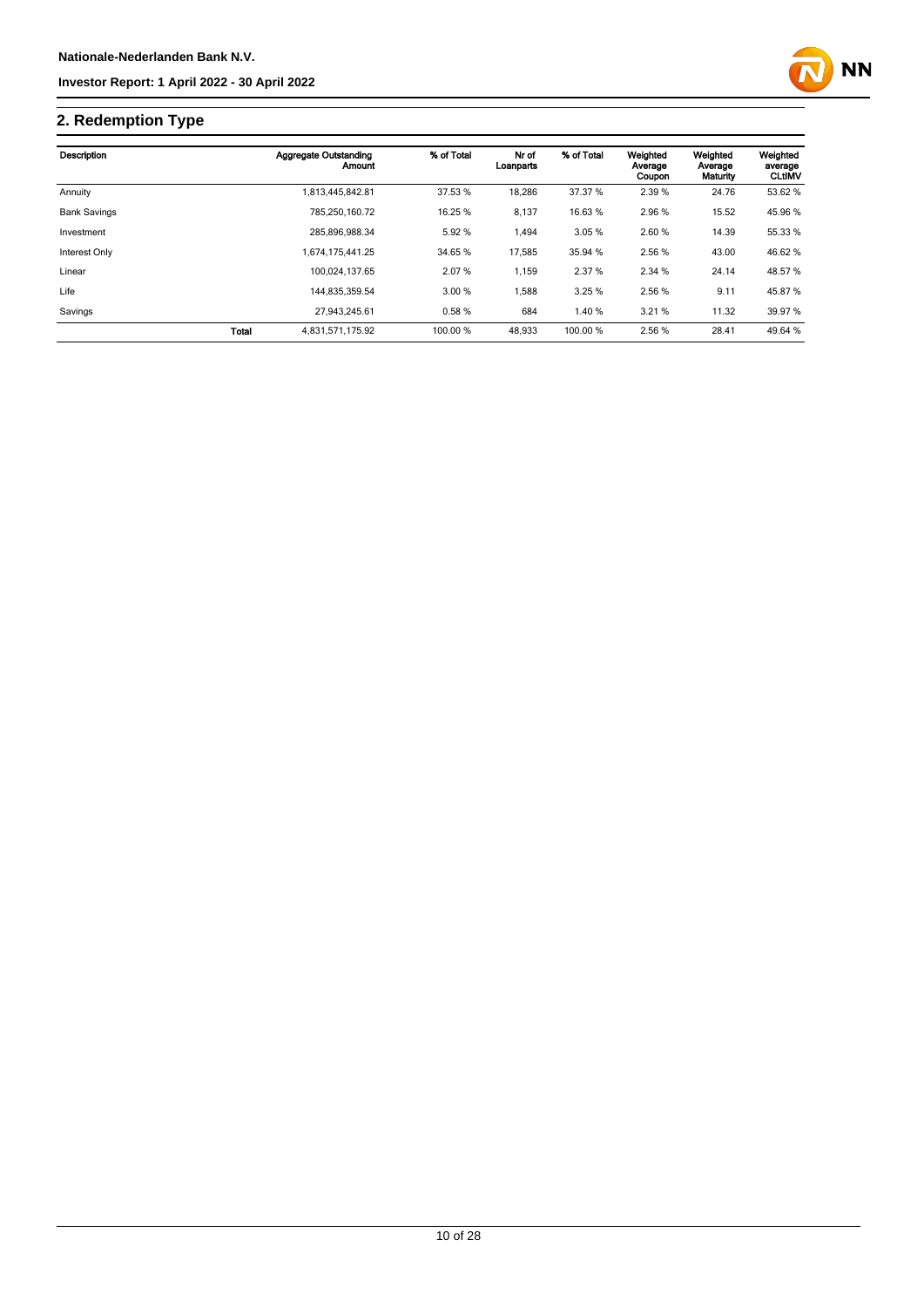### **3. Outstanding Loan Amount**

| From $(>)$ - Until $(<=)$ |              | <b>Aggregate Outstanding</b><br><b>Amount</b> | % of Total | Nr of Loans | % of Total | Weighted<br>Average<br>Coupon | Weighted<br>Average<br>Maturity | Weighted<br>average<br><b>CLtIMV</b> |
|---------------------------|--------------|-----------------------------------------------|------------|-------------|------------|-------------------------------|---------------------------------|--------------------------------------|
| $= 25.000$                |              | 681,916.98                                    | 0.01%      | 41          | 0.19%      | 2.64 %                        | 29.47                           | 5.09%                                |
| 25,000 - 50,000           |              | 8,509,996.79                                  | 0.18%      | 201         | 0.95%      | 2.59%                         | 31.62                           | 11.65 %                              |
| 50,000 - 75,000           |              | 59,749,697.57                                 | 1.24 %     | 947         | 4.45%      | 2.58%                         | 40.91                           | 19.11%                               |
| 75,000 - 100,000          |              | 109,523,948.42                                | 2.27 %     | 1,236       | 5.81%      | 2.57%                         | 36.58                           | 28.77%                               |
| 100,000 - 150,000         |              | 468,638,816.36                                | 9.70%      | 3,689       | 17.35 %    | 2.55 %                        | 31.91                           | 40.48%                               |
| 150,000 - 200,000         |              | 760,115,218.43                                | 15.73 %    | 4,341       | 20.42%     | 2.52%                         | 29.51                           | 47.75 %                              |
| 200,000 - 250,000         |              | 846,392,501.55                                | 17.52 %    | 3,781       | 17.78%     | 2.56%                         | 27.17                           | 50.96 %                              |
| 250,000 - 300,000         |              | 712,028,085.99                                | 14.74 %    | 2,602       | 12.24 %    | 2.61%                         | 27.52                           | 51.80 %                              |
| 300,000 - 350,000         |              | 520,518,094.13                                | 10.77 %    | 1,609       | 7.57 %     | 2.62%                         | 26.83                           | 52.59 %                              |
| 350,000 - 400,000         |              | 368,632,395.88                                | 7.63%      | 988         | 4.65%      | 2.61%                         | 26.80                           | 53.01 %                              |
| 400,000 - 450,000         |              | 252,616,824.17                                | 5.23 %     | 597         | 2.81%      | 2.56 %                        | 26.86                           | 53.96 %                              |
| 450,000 - 500,000         |              | 175,486,343.18                                | 3.63%      | 371         | 1.75%      | 2.52%                         | 27.81                           | 53.69 %                              |
| 500,000 - 550,000         |              | 129,692,117.39                                | 2.68%      | 248         | 1.17%      | 2.54 %                        | 27.26                           | 54.71 %                              |
| 550,000 - 600,000         |              | 102,718,069.11                                | 2.13%      | 179         | 0.84%      | 2.57%                         | 28.20                           | 54.64 %                              |
| 600,000 - 650,000         |              | 66,712,857.08                                 | 1.38 %     | 107         | 0.50%      | 2.43%                         | 27.76                           | 54.45 %                              |
| 650,000 - 700,000         |              | 51,887,700.00                                 | 1.07%      | 77          | 0.36%      | 2.46%                         | 26.09                           | 53.88%                               |
| 700,000 - 750,000         |              | 55,218,771.66                                 | 1.14 %     | 76          | 0.36%      | 2.50 %                        | 26.16                           | 57.04 %                              |
| 750,000 - 800,000         |              | 50,365,175.24                                 | 1.04 %     | 65          | 0.31%      | 2.57%                         | 26.99                           | 55.15 %                              |
| 800,000 - 850,000         |              | 30,598,155.77                                 | 0.63%      | 37          | 0.17%      | 2.48%                         | 28.49                           | 52.93 %                              |
| 850,000 - 900,000         |              | 30,512,150.98                                 | 0.63%      | 35          | 0.16%      | 2.55 %                        | 29.27                           | 54.73 %                              |
| 900.000 - 950.000         |              | 20,299,595.74                                 | 0.42%      | 22          | 0.10%      | 2.43%                         | 27.43                           | 59.56 %                              |
| 950,000 - 1,000,000       |              | 10,672,743.50                                 | 0.22%      | 11          | 0.05%      | 2.18%                         | 23.89                           | 57.82 %                              |
| >1.000.000                |              |                                               |            |             |            |                               |                                 |                                      |
| Unknown                   |              |                                               |            |             |            |                               |                                 |                                      |
|                           | <b>Total</b> | 4,831,571,175.92                              | 100.00 %   | 21,260      | 100.00%    | 2.56%                         | 28.41                           | 49.64 %                              |
| Average                   | 300,962      |                                               |            |             |            |                               |                                 |                                      |

| Average | 300,962 |
|---------|---------|
| Minimum | 4,405   |
| Maximum | 998,316 |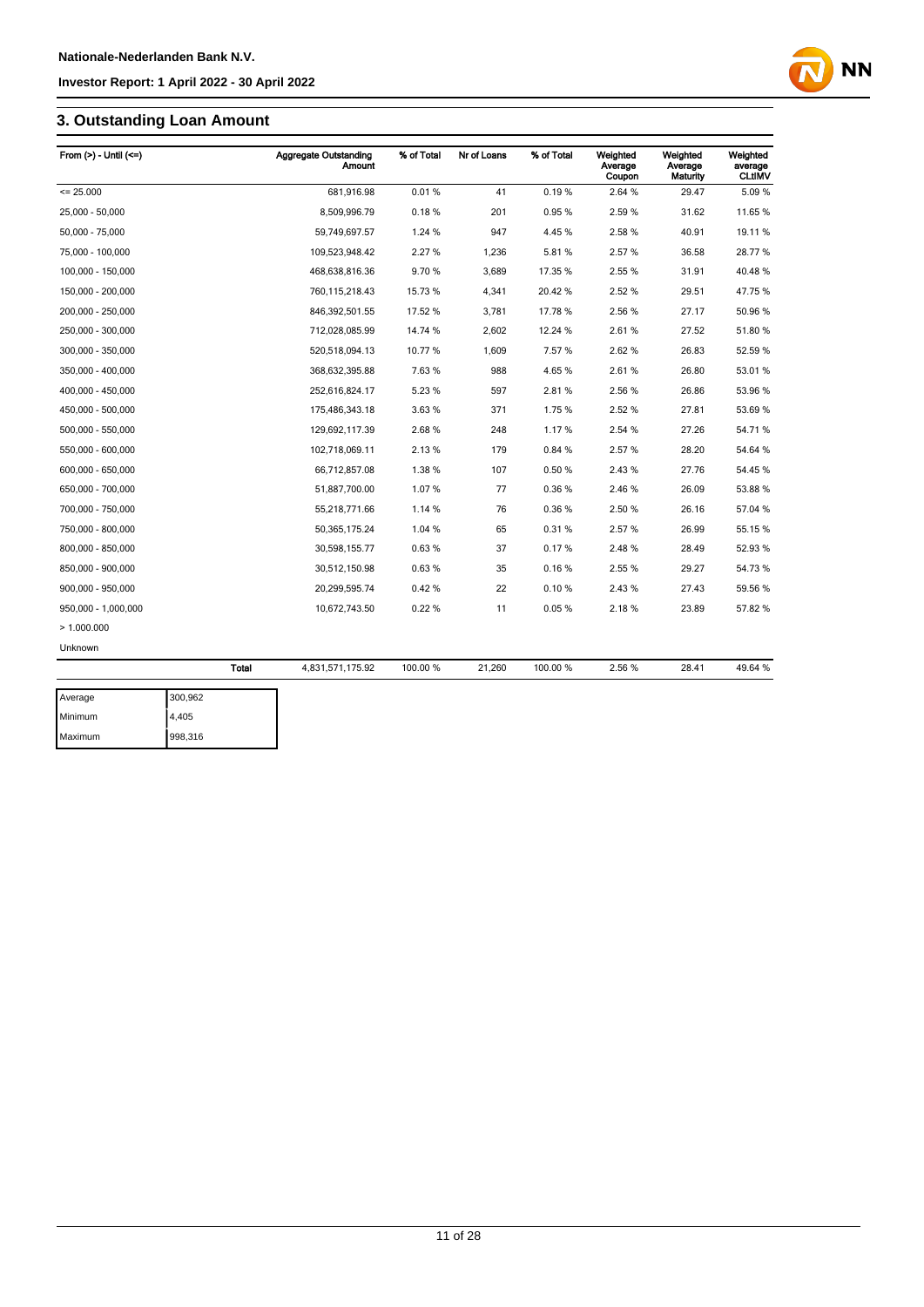### **4. Origination Year**

| From (>=) - Until (<) |              | <b>Aggregate Outstanding</b><br><b>Amount</b> | % of Total | Nr of<br>Loanparts | % of Total | Weighted<br>Average<br>Coupon | Weighted<br>Average<br>Maturity | Weighted<br>average<br><b>CLtIMV</b> |
|-----------------------|--------------|-----------------------------------------------|------------|--------------------|------------|-------------------------------|---------------------------------|--------------------------------------|
| < 1995                |              | 7,781,481.66                                  | 0.16%      | 141                | 0.29%      | 2.44 %                        | 55.78                           | 19.91 %                              |
| 1995 - 1996           |              | 3,082,024.04                                  | 0.06%      | 72                 | 0.15%      | 2.44 %                        | 53.88                           | 20.66 %                              |
| 1996 - 1997           |              | 6,403,066.79                                  | 0.13%      | 146                | 0.30%      | 2.41%                         | 44.66                           | 21.91%                               |
| 1997 - 1998           |              | 11,208,743.16                                 | 0.23%      | 238                | 0.49%      | 2.61%                         | 37.53                           | 26.62 %                              |
| 1998 - 1999           |              | 17, 165, 166.47                               | 0.36%      | 284                | 0.58%      | 2.60%                         | 36.38                           | 31.57 %                              |
| 1999 - 2000           |              | 30,843,033.17                                 | 0.64%      | 525                | 1.07%      | 2.51%                         | 44.39                           | 30.76 %                              |
| 2000 - 2001           |              | 19,861,757.50                                 | 0.41%      | 301                | 0.62%      | 2.29 %                        | 45.43                           | 33.11 %                              |
| 2001 - 2002           |              | 24,606,521.96                                 | 0.51%      | 315                | 0.64%      | 2.37 %                        | 42.75                           | 35.66 %                              |
| 2002 - 2003           |              | 25,723,042.71                                 | 0.53%      | 330                | 0.67%      | 2.61%                         | 44.99                           | 37.83%                               |
| 2003 - 2004           |              | 42,859,501.36                                 | 0.89%      | 479                | 0.98%      | 2.61%                         | 47.00                           | 41.76%                               |
| 2004 - 2005           |              | 69,900,770.11                                 | 1.45 %     | 804                | 1.64 %     | 2.51%                         | 44.69                           | 44.06%                               |
| 2005 - 2006           |              | 154,522,416.50                                | 3.20%      | 1,332              | 2.72%      | 2.58%                         | 30.54                           | 47.54 %                              |
| 2006 - 2007           |              | 143,724,061.44                                | 2.97 %     | 1,226              | 2.51 %     | 2.64 %                        | 27.11                           | 51.10 %                              |
| 2007 - 2008           |              | 56,476,147.54                                 | 1.17%      | 723                | 1.48%      | 2.82%                         | 44.62                           | 49.80 %                              |
| 2008 - 2009           |              | 167,010,940.60                                | 3.46 %     | 1,287              | 2.63%      | 2.66%                         | 35.57                           | 53.93 %                              |
| 2009 - 2010           |              | 201,118,204.46                                | 4.16%      | 1,517              | 3.10%      | 2.72%                         | 31.31                           | 52.95 %                              |
| 2010 - 2011           |              | 153,340,962.57                                | 3.17%      | 1,347              | 2.75%      | 2.24 %                        | 40.82                           | 46.39 %                              |
| 2011 - 2012           |              | 264,043,988.27                                | 5.46%      | 2,492              | 5.09%      | 2.44 %                        | 44.29                           | 44.35 %                              |
| 2012 - 2013           |              | 245,501,374.41                                | 5.08%      | 2,710              | 5.54 %     | 3.03%                         | 35.72                           | 41.70 %                              |
| 2013 - 2014           |              | 216,786,929.04                                | 4.49%      | 2,625              | 5.36%      | 3.28%                         | 19.21                           | 40.17%                               |
| 2014 - 2015           |              | 165,452,619.77                                | 3.42 %     | 1,658              | 3.39 %     | 3.04 %                        | 20.79                           | 41.06%                               |
| 2015 - 2016           |              | 206,634,298.75                                | 4.28%      | 2,277              | 4.65%      | 2.93%                         | 21.03                           | 41.82%                               |
| 2016 - 2017           |              | 765,786,681.52                                | 15.85 %    | 7,288              | 14.89%     | 2.76%                         | 22.77                           | 46.80 %                              |
| 2017 - 2018           |              | 328,647,548.15                                | 6.80%      | 3,339              | 6.82%      | 2.63%                         | 22.62                           | 49.11%                               |
| 2018 - 2019           |              | 471,572,305.30                                | 9.76%      | 4,396              | 8.98%      | 2.50 %                        | 24.79                           | 55.74 %                              |
| 2019 - 2020           |              | 619,049,092.01                                | 12.81 %    | 6,174              | 12.62 %    | 2.22 %                        | 25.90                           | 58.68 %                              |
| 2020 - 2021           |              | 257,514,987.01                                | 5.33%      | 2,892              | 5.91%      | 1.78%                         | 26.50                           | 60.44 %                              |
| 2021 - 2022           |              | 133,783,807.59                                | 2.77%      | 1,709              | 3.49%      | 1.68%                         | 27.28                           | 62.92 %                              |
| $2022 ==$             |              | 21,169,702.06                                 | 0.44%      | 306                | 0.63%      | 1.90%                         | 27.44                           | 63.83 %                              |
| Unknown               |              |                                               |            |                    |            |                               |                                 |                                      |
|                       | <b>Total</b> | 4,831,571,175.92                              | 100.00 %   | 48,933             | 100.00 %   | 2.56 %                        | 28.41                           | 49.64 %                              |
| .<br>$\sim$           |              |                                               |            |                    |            |                               |                                 |                                      |

| <b>Weighted Average</b> | 2014 |
|-------------------------|------|
| Minimum                 | 1992 |
| Maximum                 | 2022 |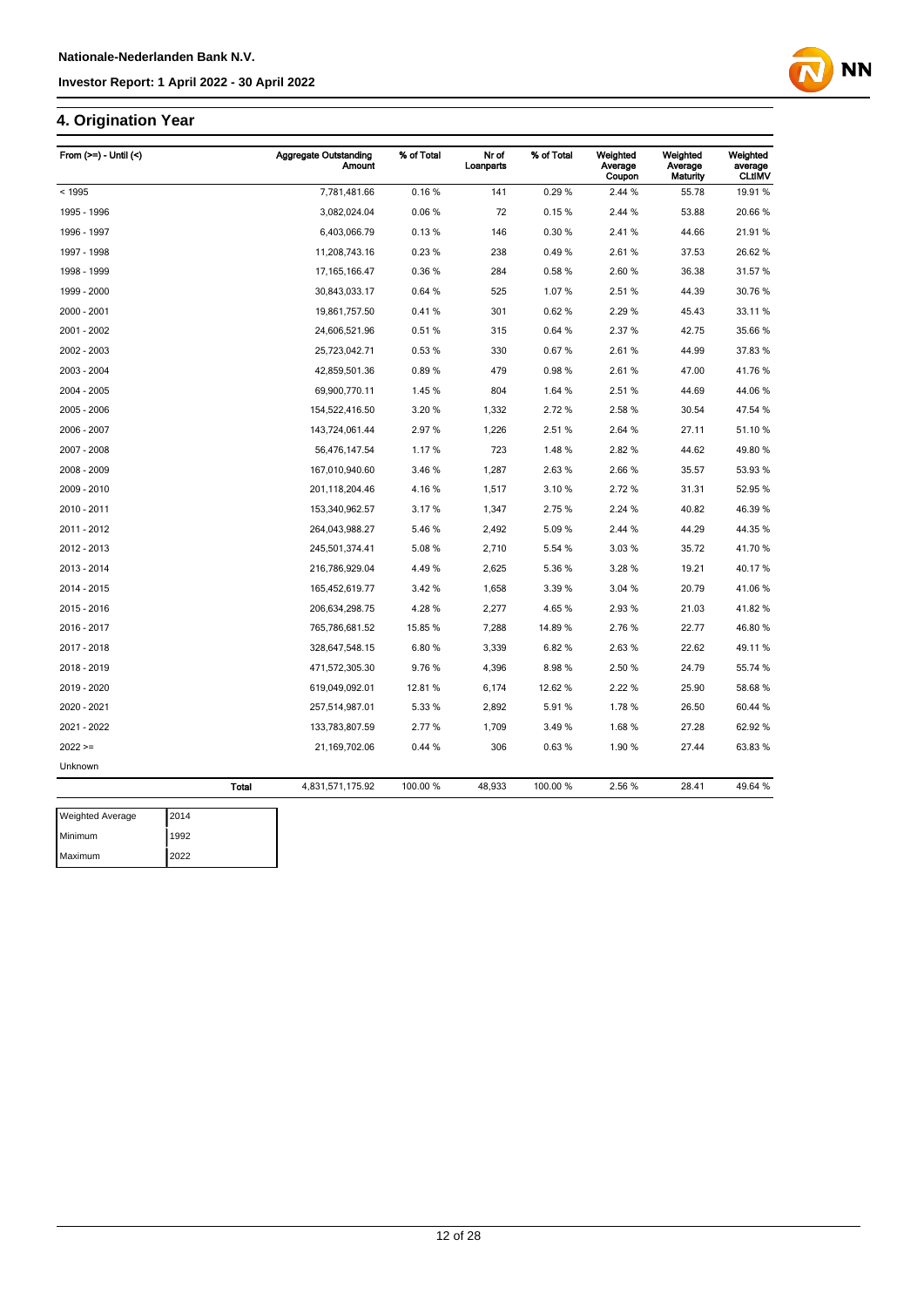

### **5. Seasoning**

| From $(>=)$ - Until $($ |              | <b>Aggregate Outstanding</b><br><b>Amount</b> | % of Total | Nr of<br>Loanparts | % of Total | Weighted<br>Average<br>Coupon | Weighted<br>Average<br>Maturity | Weighted<br>average<br><b>CLtIMV</b> |
|-------------------------|--------------|-----------------------------------------------|------------|--------------------|------------|-------------------------------|---------------------------------|--------------------------------------|
| 1 Year                  |              | 87,664,638.99                                 | 1.81%      | 1,235              | 2.52 %     | 1.73%                         | 27.43                           | 64.04 %                              |
| 1 Year - 2 Years        |              | 175,473,103.82                                | 3.63%      | 2,148              | 4.39%      | 1.78%                         | 26.85                           | 61.61%                               |
| 2 Years - 3 Years       |              | 616,690,601.06                                | 12.76 %    | 6,228              | 12.73%     | 2.01%                         | 26.10                           | 59.14 %                              |
| 3 Years - 4 Years       |              | 457, 191, 237. 74                             | 9.46%      | 4,252              | 8.69%      | 2.54 %                        | 25.21                           | 57.00 %                              |
| 4 Years - 5 Years       |              | 297,078,477.00                                | 6.15%      | 3,012              | 6.16%      | 2.55 %                        | 23.53                           | 52.38 %                              |
| 5 Years - 6 Years       |              | 753,639,096.81                                | 15.60 %    | 7,111              | 14.53%     | 2.68%                         | 22.91                           | 47.81%                               |
| 6 Years - 7 Years       |              | 340,247,406.93                                | 7.04 %     | 3,560              | 7.28%      | 2.91%                         | 21.73                           | 43.47%                               |
| 7 Years - 8 Years       |              | 201,525,522.04                                | 4.17%      | 2,064              | 4.22%      | 3.02%                         | 20.95                           | 41.71%                               |
| 8 Years - 9 Years       |              | 191,210,712.07                                | 3.96 %     | 2,211              | 4.52%      | 3.10%                         | 19.89                           | 40.09%                               |
| 9 Years - 10 Years      |              | 236,546,608.68                                | 4.90%      | 2,754              | 5.63%      | 3.36 %                        | 27.92                           | 41.36 %                              |
| 10 Years - 11 Years     |              | 220,903,511.25                                | 4.57%      | 2,232              | 4.56%      | 2.45 %                        | 44.78                           | 43.15 %                              |
| 11 Years - 12 Years     |              | 222,905,364.64                                | 4.61%      | 1,983              | 4.05%      | 2.36 %                        | 43.23                           | 45.03%                               |
| 12 Years - 13 Years     |              | 133,589,941.00                                | 2.76%      | 1,072              | 2.19%      | 2.45 %                        | 34.32                           | 50.53 %                              |
| 13 Years - 14 Years     |              | 246,332,357.93                                | 5.10%      | 1,793              | 3.66%      | 2.76%                         | 32.82                           | 53.88 %                              |
| 14 Years - 15 Years     |              | 63, 166, 182. 34                              | 1.31%      | 738                | 1.51%      | 2.65%                         | 43.94                           | 52.23 %                              |
| 15 Years - 16 Years     |              | 115,692,697.63                                | 2.39%      | 1,063              | 2.17%      | 2.68%                         | 29.00                           | 51.72%                               |
| 16 Years - 17 Years     |              | 177,305,823.03                                | 3.67 %     | 1,436              | 2.93 %     | 2.61%                         | 27.47                           | 48.89%                               |
| 17 Years - 18 Years     |              | 82,398,556.88                                 | 1.71 %     | 951                | 1.94 %     | 2.53 %                        | 43.24                           | 44.13%                               |
| 18 Years - 19 Years     |              | 54,616,233.15                                 | 1.13%      | 603                | 1.23 %     | 2.53%                         | 46.80                           | 43.01%                               |
| 19 Years - 20 Years     |              | 26,448,958.10                                 | 0.55 %     | 330                | 0.67%      | 2.68%                         | 43.94                           | 39.18 %                              |
| 20 Years - 21 Years     |              | 26,018,397.82                                 | 0.54 %     | 340                | 0.69%      | 2.34 %                        | 45.22                           | 36.98 %                              |
| 21 Years - 22 Years     |              | 21, 156, 779.81                               | 0.44%      | 289                | 0.59%      | 2.38%                         | 44.80                           | 33.60 %                              |
| 22 Years - 23 Years     |              | 26,607,732.83                                 | 0.55%      | 458                | 0.94 %     | 2.44 %                        | 45.09                           | 31.13 %                              |
| 23 Years - 24 Years     |              | 23, 143, 850. 71                              | 0.48%      | 379                | 0.77%      | 2.58%                         | 39.06                           | 32.13%                               |
| 24 Years - 25 Years     |              | 12,880,316.09                                 | 0.27%      | 251                | 0.51%      | 2.69%                         | 35.70                           | 27.91%                               |
| 25 Years - 26 Years     |              | 8,212,861.83                                  | 0.17%      | 170                | 0.35%      | 2.41%                         | 42.08                           | 24.39 %                              |
| 26 Years - 27 Years     |              | 3,917,689.24                                  | 0.08%      | 101                | 0.21%      | 2.38%                         | 53.90                           | 20.14 %                              |
| 27 Years - 28 Years     |              | 3,256,430.51                                  | 0.07%      | 67                 | 0.14%      | 2.26 %                        | 57.25                           | 19.96 %                              |
| 28 Years - 29 Years     |              | 4,083,264.73                                  | 0.08%      | 72                 | 0.15%      | 2.62%                         | 59.15                           | 18.24 %                              |
| 29 Years - 30 Years     |              | 1,266,297.85                                  | 0.03%      | 24                 | 0.05%      | 2.35 %                        | 35.85                           | 23.25 %                              |
| $30$ Years $>=$         |              | 400,523.41                                    | 0.01%      | 6                  | 0.01%      | 2.12%                         | 72.25                           | 24.40 %                              |
| Unknown                 |              |                                               |            |                    |            |                               |                                 |                                      |
|                         | <b>Total</b> | 4,831,571,175.92                              | 100.00 %   | 48,933             | 100.00 %   | 2.56 %                        | 28.41                           | 49.64 %                              |
| Mainhard Aves           | 0.37         |                                               |            |                    |            |                               |                                 |                                      |

| <b>Weighted Average</b> | 8 Years  |
|-------------------------|----------|
| Minimum                 | 0 Years  |
| Maximum                 | 30 Years |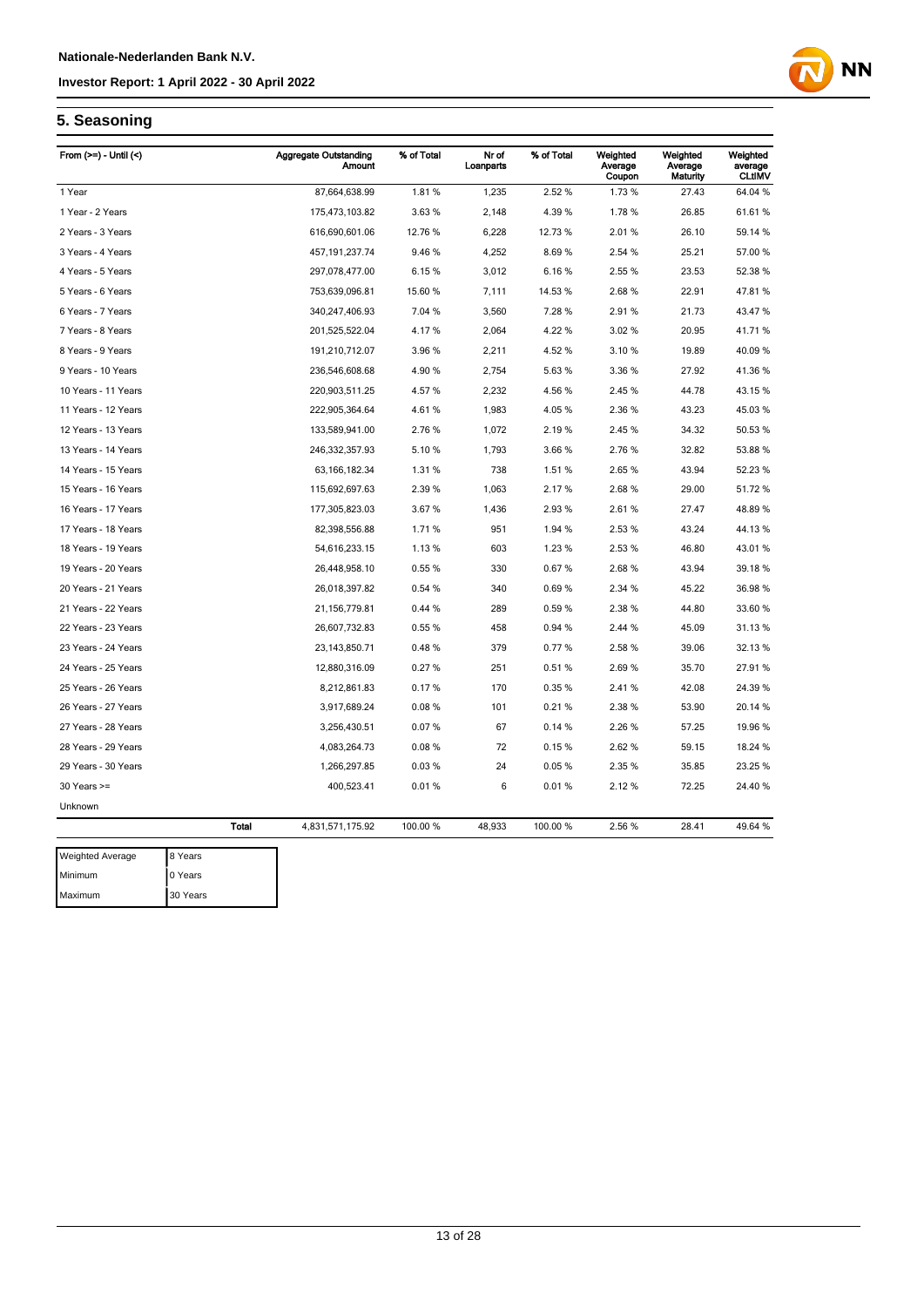### **6. Legal Maturity**

| From $(>=) -$ Until $($ |              | <b>Aggregate Outstanding</b><br><b>Amount</b> | % of Total | Nr of<br>Loanparts | % of Total | Weighted<br>Average<br>Coupon | Weighted<br>Average<br><b>Maturity</b> | Weighted<br>average<br><b>CLtIMV</b> |
|-------------------------|--------------|-----------------------------------------------|------------|--------------------|------------|-------------------------------|----------------------------------------|--------------------------------------|
| 2015 - 2020             |              |                                               |            |                    |            |                               |                                        |                                      |
| 2020 - 2025             |              | 19,658,457.49                                 | 0.41%      | 469                | 0.96%      | 2.58%                         | 1.58                                   | 34.86 %                              |
| 2025 - 2030             |              | 84,644,524.91                                 | 1.75%      | 1,697              | 3.47%      | 2.74 %                        | 5.76                                   | 36.21 %                              |
| 2030 - 2035             |              | 307,701,339.06                                | 6.37%      | 4,050              | 8.28%      | 2.84 %                        | 10.45                                  | 41.67%                               |
| 2035 - 2040             |              | 721,795,576.78                                | 14.94 %    | 6,156              | 12.58%     | 2.78%                         | 15.16                                  | 51.51 %                              |
| 2040 - 2045             |              | 729,484,253.90                                | 15.10 %    | 7,155              | 14.62%     | 2.83%                         | 20.46                                  | 45.70 %                              |
| 2045 - 2050             |              | 2,042,618,650.02                              | 42.28%     | 18,476             | 37.76%     | 2.51%                         | 25.38                                  | 52.71 %                              |
| 2050 - 2055             |              | 325,632,242.36                                | 6.74 %     | 3,690              | 7.54 %     | 1.65%                         | 28.44                                  | 62.17%                               |
| 2055 - 2060             |              |                                               |            |                    |            |                               |                                        |                                      |
| 2060 - 2065             |              |                                               |            |                    |            |                               |                                        |                                      |
| 2065 - 2070             |              |                                               |            |                    |            |                               |                                        |                                      |
| 2070 - 2075             |              |                                               |            |                    |            |                               |                                        |                                      |
| 2075 - 2080             |              |                                               |            |                    |            |                               |                                        |                                      |
| 2080 - 2085             |              |                                               |            |                    |            |                               |                                        |                                      |
| 2085 - 2090             |              |                                               |            |                    |            |                               |                                        |                                      |
| 2090 - 2095             |              |                                               |            |                    |            |                               |                                        |                                      |
| 2095 - 2100             |              | 600,036,131.40                                | 12.42 %    | 7,240              | 14.80%     | 2.49%                         | 77.58                                  | 41.37%                               |
| $2100 =$                |              |                                               |            |                    |            |                               |                                        |                                      |
| Unknown                 |              |                                               |            |                    |            |                               |                                        |                                      |
|                         | <b>Total</b> | 4,831,571,175.92                              | 100.00 %   | 48,933             | 100.00%    | 2.56%                         | 28.41                                  | 49.64 %                              |

| <b>Weighted Average</b> | 2050 |
|-------------------------|------|
| Minimum                 | 2022 |
| Maximum                 | 2099 |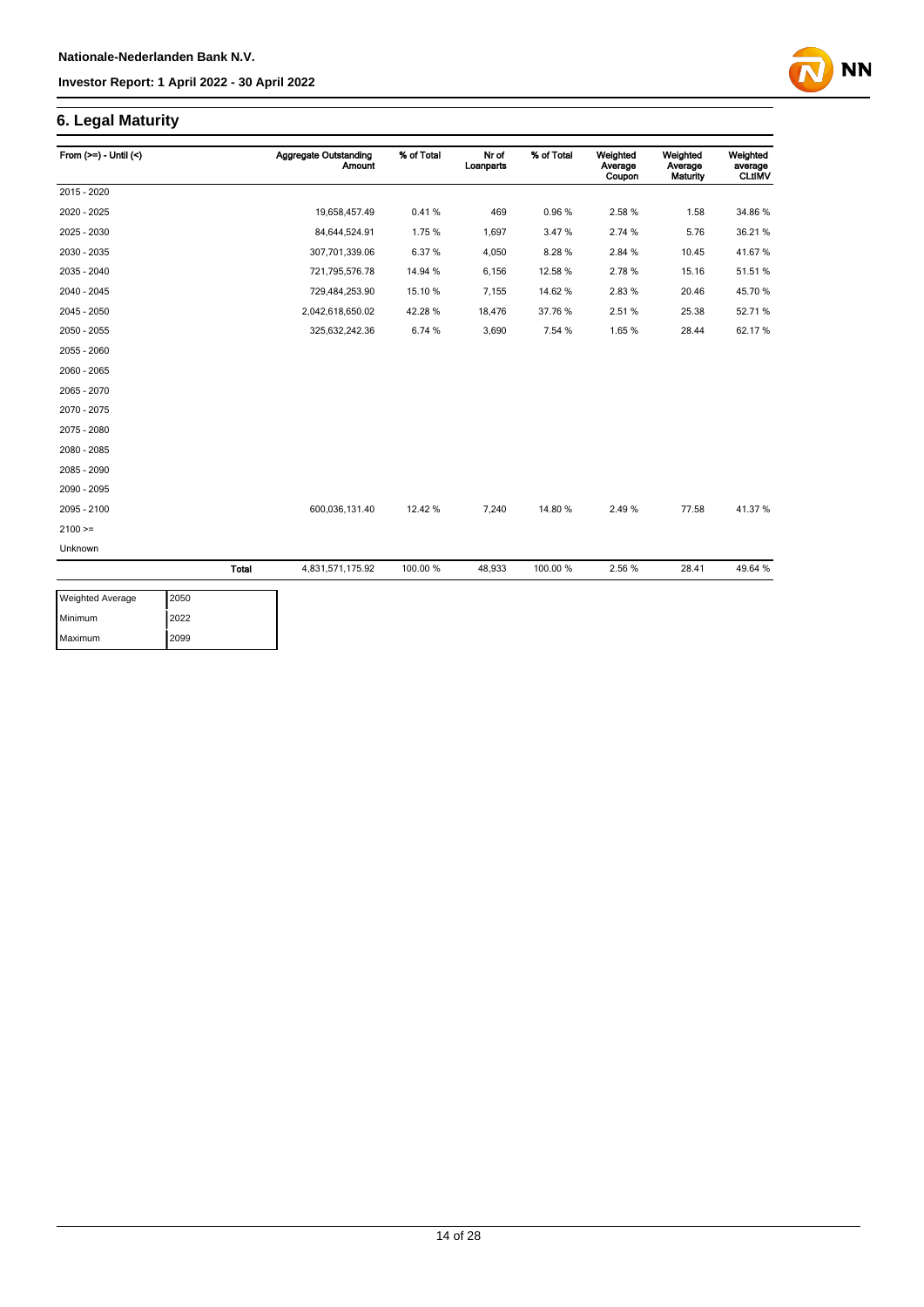### **7. Remaining Tenor**

| From $(>=)$ - Until $($ |              | <b>Aggregate Outstanding</b> | Amount       | % of Total | Nr of<br>Loanparts | % of Total | Weighted<br>Average<br>Coupon | Weighted<br>Average<br>Maturity | Weighted<br>average<br><b>CLtIMV</b> |
|-------------------------|--------------|------------------------------|--------------|------------|--------------------|------------|-------------------------------|---------------------------------|--------------------------------------|
| < 0 Year                |              |                              |              |            |                    |            |                               |                                 |                                      |
| 0 Year - 1 Year         |              |                              | 4,337,858.82 | 0.09%      | 111                | 0.23%      | 2.42%                         | 0.42                            | 32.82 %                              |
| 1 Year - 2 Years        |              |                              | 7,356,813.11 | 0.15%      | 190                | 0.39%      | 2.50 %                        | 1.53                            | 34.50 %                              |
| 2 Years - 3 Years       |              |                              | 9,633,779.56 | 0.20%      | 228                | 0.47%      | 2.75%                         | 2.35                            | 35.68 %                              |
| 3 Years - 4 Years       |              | 7,975,904.81                 |              | 0.17%      | 211                | 0.43%      | 2.63%                         | 3.44                            | 34.98 %                              |
| 4 Years - 5 Years       |              | 13,242,015.32                |              | 0.27%      | 285                | 0.58%      | 2.70%                         | 4.47                            | 36.09 %                              |
| 5 Years - 6 Years       |              | 20,381,123.06                |              | 0.42%      | 382                | 0.78%      | 2.85%                         | 5.48                            | 36.78 %                              |
| 6 Years - 7 Years       |              | 22,434,018.24                |              | 0.46%      | 415                | 0.85%      | 2.73%                         | 6.52                            | 36.51 %                              |
| 7 Years - 8 Years       |              | 26,908,641.28                |              | 0.56%      | 484                | 0.99%      | 2.69%                         | 7.44                            | 36.64 %                              |
| 8 Years - 9 Years       |              | 48,249,074.69                |              | 1.00%      | 699                | 1.43%      | 2.72%                         | 8.55                            | 38.84 %                              |
| 9 Years - 10 Years      |              | 62,650,303.11                |              | 1.30 %     | 874                | 1.79%      | 2.66%                         | 9.45                            | 40.97 %                              |
| 10 Years - 11 Years     |              | 63,968,034.80                |              | 1.32 %     | 850                | 1.74 %     | 3.13%                         | 10.51                           | 40.03%                               |
| 11 Years - 12 Years     |              | 71,567,135.26                |              | 1.48%      | 845                | 1.73%      | 2.90%                         | 11.47                           | 43.69%                               |
| 12 Years - 13 Years     |              | 82,470,949.28                |              | 1.71%      | 984                | 2.01%      | 2.78%                         | 12.48                           | 44.93 %                              |
| 13 Years - 14 Years     |              | 186,680,578.19               |              | 3.86%      | 1,546              | 3.16%      | 2.68%                         | 13.46                           | 49.75 %                              |
| 14 Years - 15 Years     |              | 139,481,906.56               |              | 2.89%      | 1,257              | 2.57 %     | 2.81%                         | 14.40                           | 50.92 %                              |
| 15 Years - 16 Years     |              | 63,293,381.13                |              | 1.31%      | 699                | 1.43%      | 2.97%                         | 15.51                           | 48.29 %                              |
| 16 Years - 17 Years     |              | 209,715,607.70               |              | 4.34 %     | 1,591              | 3.25 %     | 2.78%                         | 16.49                           | 54.49 %                              |
| 17 Years - 18 Years     |              | 127,743,831.31               |              | 2.64 %     | 1,037              | 2.12%      | 2.69%                         | 17.39                           | 52.57 %                              |
| 18 Years - 19 Years     |              | 112,240,823.07               |              | 2.32 %     | 963                | 1.97%      | 2.42 %                        | 18.49                           | 50.18%                               |
| 19 Years - 20 Years     |              | 109,721,262.99               |              | 2.27 %     | 988                | 2.02%      | 2.58%                         | 19.42                           | 48.97 %                              |
| 20 Years - 21 Years     |              | 159,431,013.30               |              | 3.30 %     | 1,709              | 3.49%      | 3.21%                         | 20.51                           | 44.97%                               |
| 21 Years - 22 Years     |              | 185,674,005.12               |              | 3.84 %     | 2,021              | 4.13%      | 2.94 %                        | 21.40                           | 42.41%                               |
| 22 Years - 23 Years     |              | 186,551,270.11               |              | 3.86%      | 1,734              | 3.54 %     | 2.82%                         | 22.48                           | 43.95 %                              |
| 23 Years - 24 Years     |              | 251,138,024.01               |              | 5.20%      | 2,388              | 4.88%      | 2.79%                         | 23.58                           | 44.95 %                              |
| 24 Years - 25 Years     |              | 690, 120, 378.37             |              | 14.28 %    | 5,879              | 12.01%     | 2.65%                         | 24.41                           | 48.84 %                              |
| 25 Years - 26 Years     |              | 217,386,622.57               |              | 4.50%      | 2,085              | 4.26%      | 2.46 %                        | 25.51                           | 53.04 %                              |
| 26 Years - 27 Years     |              | 401,079,644.30               |              | 8.30 %     | 3,448              | 7.05%      | 2.52 %                        | 26.38                           | 57.94 %                              |
| 27 Years - 28 Years     |              | 531,631,997.41               |              | 11.00 %    | 5,101              | 10.42%     | 2.02%                         | 27.43                           | 59.77 %                              |
| 28 Years - 29 Years     |              | 144,100,011.47               |              | 2.98%      | 1,682              | 3.44 %     | 1.68%                         | 28.44                           | 62.38 %                              |
| 29 Years - 30 Years     |              | 74,369,035.57                |              | 1.54 %     | 1,007              | 2.06%      | 1.58%                         | 29.37                           | 63.91 %                              |
| $30$ Years $>=$         |              | 600,036,131.40               |              | 12.42 %    | 7,240              | 14.80 %    | 2.49%                         | 77.58                           | 41.37 %                              |
| Unknown                 |              |                              |              |            |                    |            |                               |                                 |                                      |
|                         | <b>Total</b> | 4,831,571,175.92             |              | 100.00 %   | 48,933             | 100.00%    | 2.56 %                        | 28.41                           | 49.64 %                              |
| <b>Weighted Average</b> | 28 Years     |                              |              |            |                    |            |                               |                                 |                                      |
| Minimum                 | 0 Years      |                              |              |            |                    |            |                               |                                 |                                      |
| Maximum                 | 78 Years     |                              |              |            |                    |            |                               |                                 |                                      |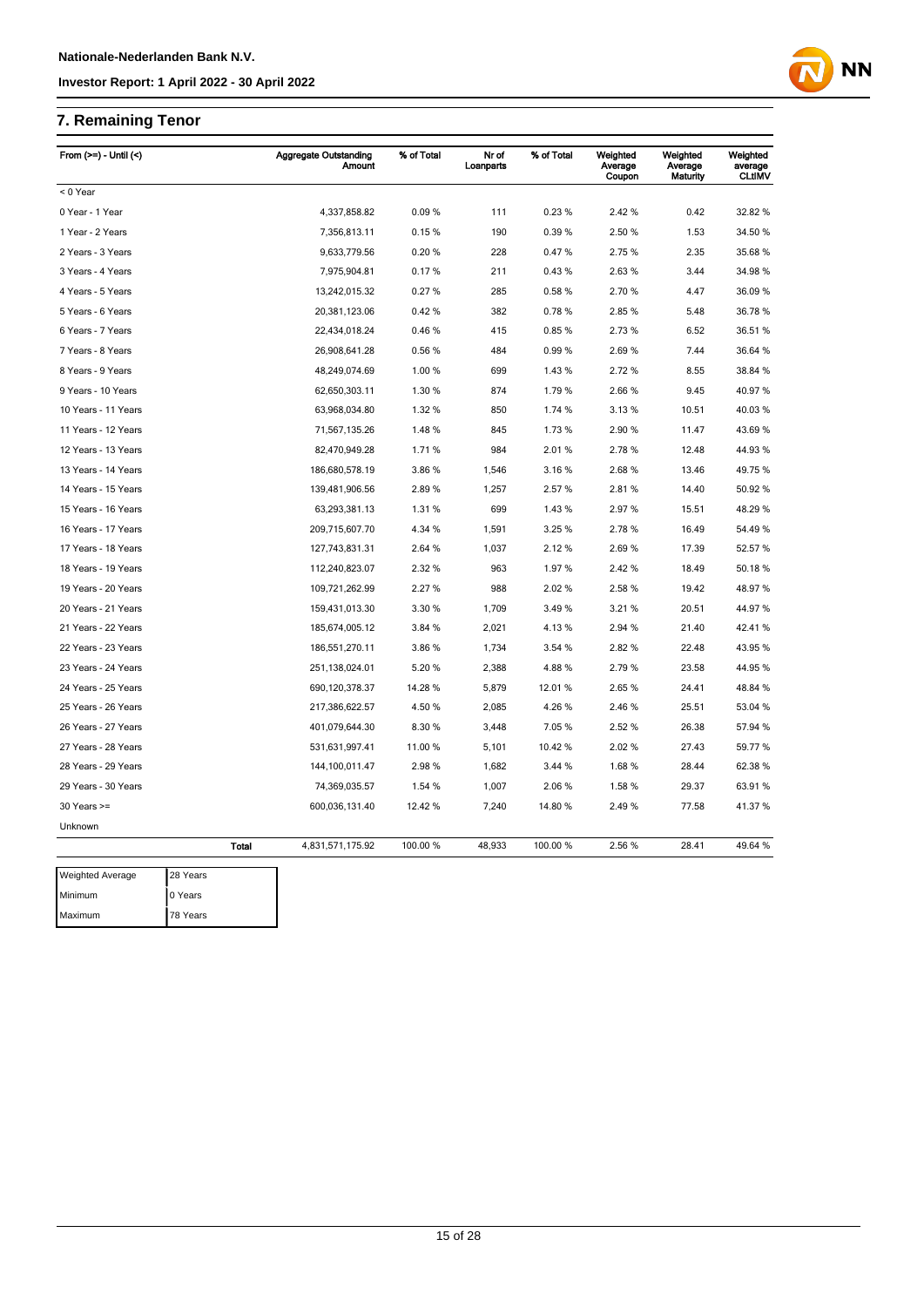

| From $(>) -$ Until $(<=)$ |              | Aggregate Outstanding<br>Amount | % of Total | Nr of Loans | % of Total | Weighted<br>Average<br>Coupon | Weighted<br>Average<br>Maturity | Weighted<br>average<br><b>CLtIMV</b> |
|---------------------------|--------------|---------------------------------|------------|-------------|------------|-------------------------------|---------------------------------|--------------------------------------|
| <b>NHG</b>                |              | 1,105,717,365.90                | 22.89%     | 6.761       | 31.80%     | 2.39%                         | 26.76                           | 51.68%                               |
| $= 10%$                   |              | 2,447,779.46                    | 0.05%      | 56          | 0.26%      | 2.42%                         | 33.95                           | 3.56 %                               |
| 10 % - 20 %               |              | 18,287,066.92                   | 0.38%      | 273         | 1.28%      | 2.52%                         | 39.54                           | 9.67%                                |
| 20 % - 30 %               |              | 47,384,973.82                   | 0.98%      | 490         | 2.30 %     | 2.54 %                        | 38.07                           | 15.69%                               |
| 30 % - 40 %               |              | 98,884,286.21                   | 2.05 %     | 752         | 3.54 %     | 2.52%                         | 37.01                           | 22.41%                               |
| 40 % - 50 %               |              | 197,397,284.08                  | 4.09%      | 1,107       | 5.21%      | 2.58%                         | 35.06                           | 29.74 %                              |
| 50 % - 60 %               |              | 333,653,155.60                  | 6.91%      | 1,494       | 7.03%      | 2.58%                         | 31.71                           | 37.13 %                              |
| 60 % - 70 %               |              | 525,308,294.50                  | 10.87%     | 2,030       | 9.55%      | 2.61%                         | 29.89                           | 43.47%                               |
| 70 % - 80 %               |              | 793,076,404.39                  | 16.41 %    | 2,717       | 12.78 %    | 2.62%                         | 28.40                           | 48.96%                               |
| 80 % - 90 %               |              | 880,390,728.93                  | 18.22 %    | 2,839       | 13.35 %    | 2.66%                         | 26.76                           | 54.63%                               |
| 90 % - 100 %              |              | 668,054,295.26                  | 13.83%     | 2,088       | 9.82%      | 2.58%                         | 26.87                           | 61.75%                               |
| 100 % - 110 %             |              | 160,763,540.85                  | 3.33 %     | 652         | 3.07%      | 2.74 %                        | 25.78                           | 63.76 %                              |
| 110 % - 120 %             |              | 206,000.00                      | 0.00%      | 1           | 0.00%      | 2.90%                         | 16.75                           | 66.18%                               |
| 120 % - 130 %             |              |                                 |            |             |            |                               |                                 |                                      |
| 130 % - 140 %             |              |                                 |            |             |            |                               |                                 |                                      |
| 140 % - 150 %             |              |                                 |            |             |            |                               |                                 |                                      |
| 150% >                    |              |                                 |            |             |            |                               |                                 |                                      |
| Unknown                   |              |                                 |            |             |            |                               |                                 |                                      |
|                           | <b>Total</b> | 4,831,571,175.92                | 100.00 %   | 21,260      | 100.00 %   | 2.56%                         | 28.41                           | 49.64 %                              |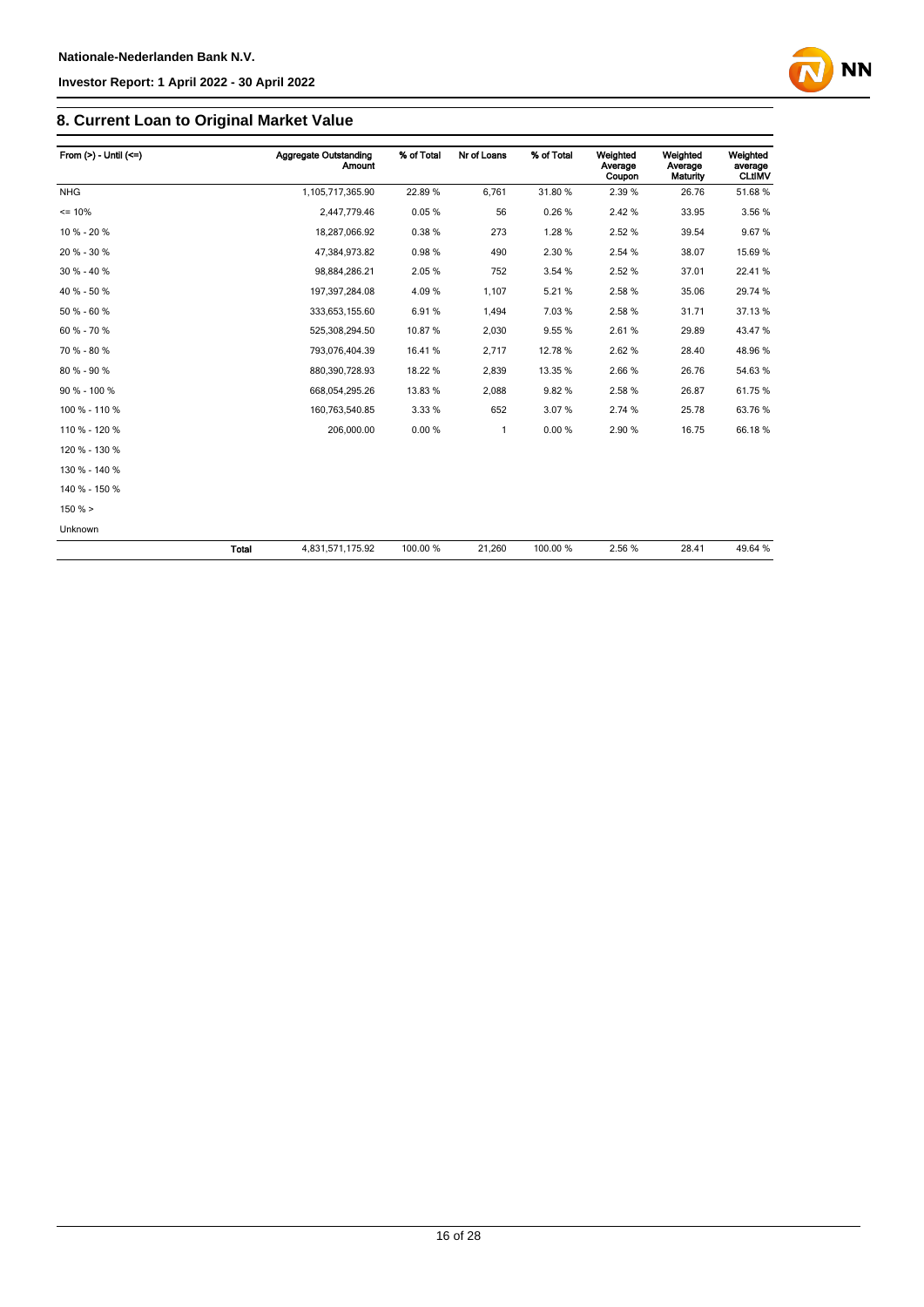

#### **9. Current Loan To Indexed Market Value**

| From $(>) -$ Until $(<=)$ |              | <b>Aggregate Outstanding</b><br>Amount | % of Total | Nr of Loans | % of Total | Weighted<br>Average<br>Coupon | Weighted<br>Average<br>Maturity | Weighted<br>average<br><b>CLtIMV</b> |
|---------------------------|--------------|----------------------------------------|------------|-------------|------------|-------------------------------|---------------------------------|--------------------------------------|
| <b>NHG</b>                |              | 1,105,717,365.90                       | 22.89%     | 6,761       | 31.80%     | 2.39%                         | 26.76                           | 51.68%                               |
| $= 10 \%$                 |              | 17,202,410.83                          | 0.36%      | 291         | 1.37%      | 2.48%                         | 45.42                           | 7.40%                                |
| 10 % - 20 %               |              | 101,493,193.95                         | 2.10%      | 999         | 4.70%      | 2.56 %                        | 42.47                           | 15.92 %                              |
| 20 % - 30 %               |              | 236,093,886.19                         | 4.89%      | 1,511       | 7.11%      | 2.65%                         | 35.04                           | 25.70 %                              |
| 30 % - 40 %               |              | 555,719,068.60                         | 11.50 %    | 2,404       | 11.31%     | 2.70%                         | 31.20                           | 35.70 %                              |
| 40 % - 50 %               |              | 998,502,621.64                         | 20.67%     | 3,540       | 16.65%     | 2.67%                         | 28.11                           | 45.34 %                              |
| 50 % - 60 %               |              | 985, 124, 031.98                       | 20.39 %    | 3,209       | 15.09%     | 2.62%                         | 27.23                           | 54.72%                               |
| 60 % - 70 %               |              | 619,545,400.37                         | 12.82 %    | 1,947       | 9.16%      | 2.55 %                        | 26.41                           | 64.35 %                              |
| 70 % - 80 %               |              | 177,702,833.85                         | 3.68%      | 523         | 2.46%      | 2.33 %                        | 26.53                           | 73.40 %                              |
| 80 % - 90 %               |              | 29,622,199.54                          | 0.61%      | 66          | 0.31%      | 2.07%                         | 27.33                           | 83.95 %                              |
| 90 % - 100 %              |              | 4,848,163.07                           | 0.10%      | 9           | 0.04%      | 2.14 %                        | 34.66                           | 94.07%                               |
| 100 % - 110 %             |              |                                        |            |             |            |                               |                                 |                                      |
| 110 % - 120 %             |              |                                        |            |             |            |                               |                                 |                                      |
| 120 % - 130 %             |              |                                        |            |             |            |                               |                                 |                                      |
| 130 % - 140 %             |              |                                        |            |             |            |                               |                                 |                                      |
| 140 % - 150 %             |              |                                        |            |             |            |                               |                                 |                                      |
| $150 \% >$                |              |                                        |            |             |            |                               |                                 |                                      |
| Unknown                   |              |                                        |            |             |            |                               |                                 |                                      |
|                           | <b>Total</b> | 4,831,571,175.92                       | 100.00 %   | 21,260      | 100.00%    | 2.56 %                        | 28.41                           | 49.64 %                              |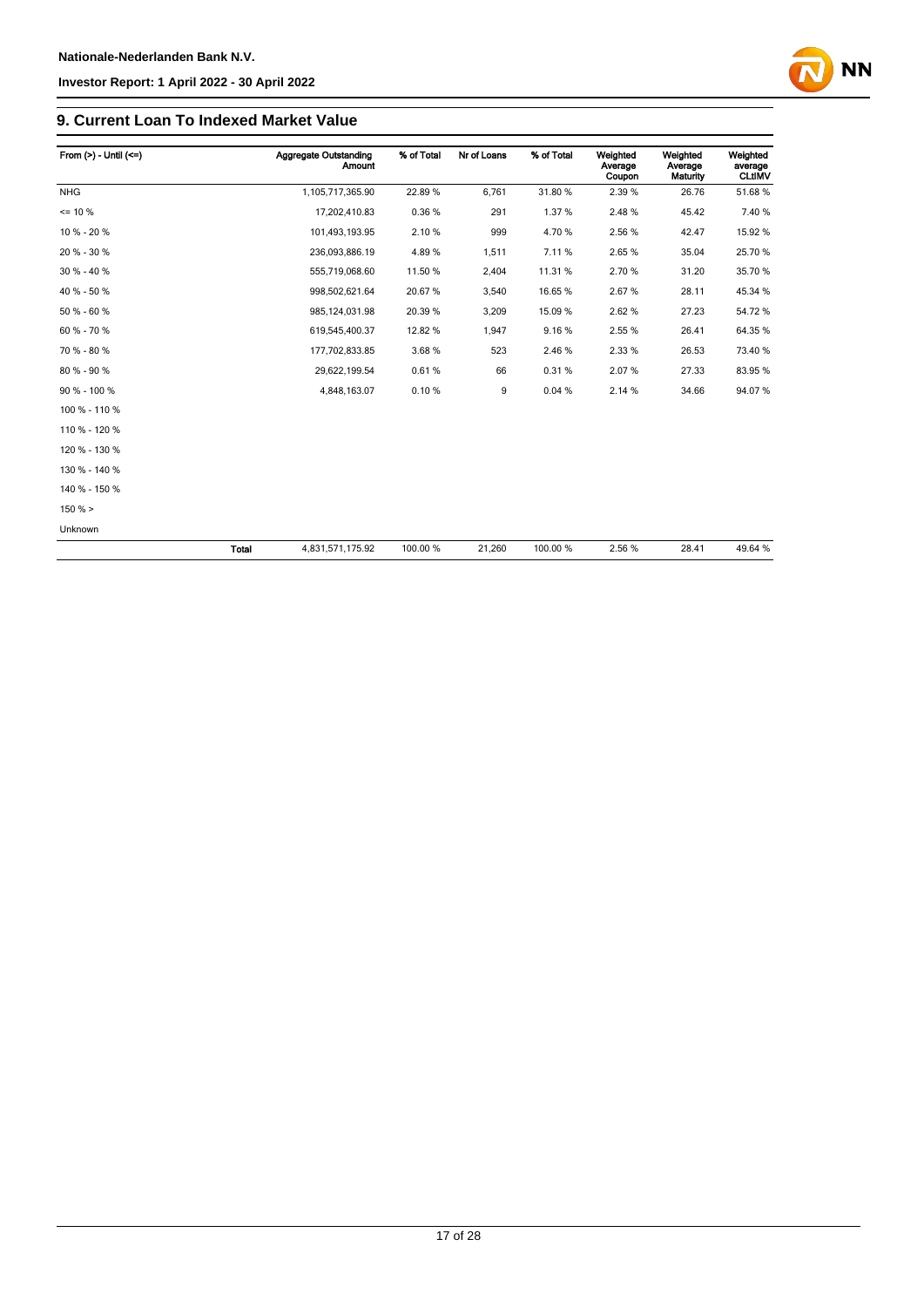

### **10. Loanpart Coupon (interest rate bucket)**

| From $(>) -$ Until $(<=)$ |       | <b>Aggregate Outstanding</b><br><b>Amount</b> | % of Total | Nr of<br>Loanparts | % of Total | Weighted<br>Average<br>Coupon | Weighted<br>Average<br>Maturity | Weighted<br>average<br><b>CLtIMV</b> |
|---------------------------|-------|-----------------------------------------------|------------|--------------------|------------|-------------------------------|---------------------------------|--------------------------------------|
| $= 0.5 \%$                |       |                                               |            |                    |            |                               |                                 |                                      |
| $0.5 % - 1.0 %$           |       | 7,455,083.53                                  | 0.15%      | 101                | 0.21%      | 0.95%                         | 25.47                           | 37.72 %                              |
| $1.0 \% - 1.5 \%$         |       | 395,336,470.85                                | 8.18%      | 4,806              | 9.82%      | 1.29%                         | 32.22                           | 47.05%                               |
| $1.5 % - 2.0 %$           |       | 861,647,882.07                                | 17.83%     | 8,994              | 18.38%     | 1.75%                         | 29.94                           | 53.87 %                              |
| $2.0 \% - 2.5 \%$         |       | 1,028,003,743.24                              | 21.28 %    | 10,337             | 21.12%     | 2.28%                         | 29.44                           | 51.18%                               |
| $2.5 \% - 3.0 \%$         |       | 1,465,406,315.13                              | 30.33 %    | 13,548             | 27.69%     | 2.77%                         | 27.57                           | 49.44 %                              |
| $3.0 % - 3.5 %$           |       | 634,208,820.97                                | 13.13 %    | 5,998              | 12.26%     | 3.21%                         | 26.89                           | 47.60%                               |
| $3.5% - 4.0%$             |       | 164,438,011.28                                | 3.40 %     | 1,579              | 3.23%      | 3.72%                         | 27.48                           | 47.45 %                              |
| $4.0 \% - 4.5 \%$         |       | 107.668.068.64                                | 2.23 %     | 1.379              | 2.82%      | 4.21%                         | 23.85                           | 40.54 %                              |
| 4.5 % - 5.0 %             |       | 81,507,005.24                                 | 1.69%      | 1,056              | 2.16%      | 4.77%                         | 22.44                           | 43.89%                               |
| $5.0 % - 5.5 %$           |       | 61,389,883.97                                 | 1.27 %     | 787                | 1.61%      | 5.25%                         | 21.88                           | 41.08%                               |
| $5.5% - 6.0%$             |       | 17,115,099.35                                 | 0.35%      | 245                | 0.50%      | 5.72%                         | 19.79                           | 40.21%                               |
| $6.0 % - 6.5 %$           |       | 7,062,902.38                                  | 0.15%      | 96                 | 0.20%      | 6.21%                         | 27.57                           | 43.15%                               |
| $6.5 \% - 7.0 \%$         |       | 303,207.33                                    | 0.01%      | 6                  | 0.01%      | 6.62%                         | 33.76                           | 32.60 %                              |
| $7.0 \%$ >                |       | 28.681.94                                     | 0.00%      | 1                  | 0.00%      | 7.05%                         | 3.00                            | 29.43 %                              |
| Unknown                   |       |                                               |            |                    |            |                               |                                 |                                      |
|                           | Total | 4,831,571,175.92                              | 100.00 %   | 48,933             | 100.00 %   | 2.56%                         | 28.41                           | 49.64 %                              |

| <b>Weighted Average</b> | 2.6% |
|-------------------------|------|
| Minimum                 | 0.7% |
| Maximum                 | 7.1% |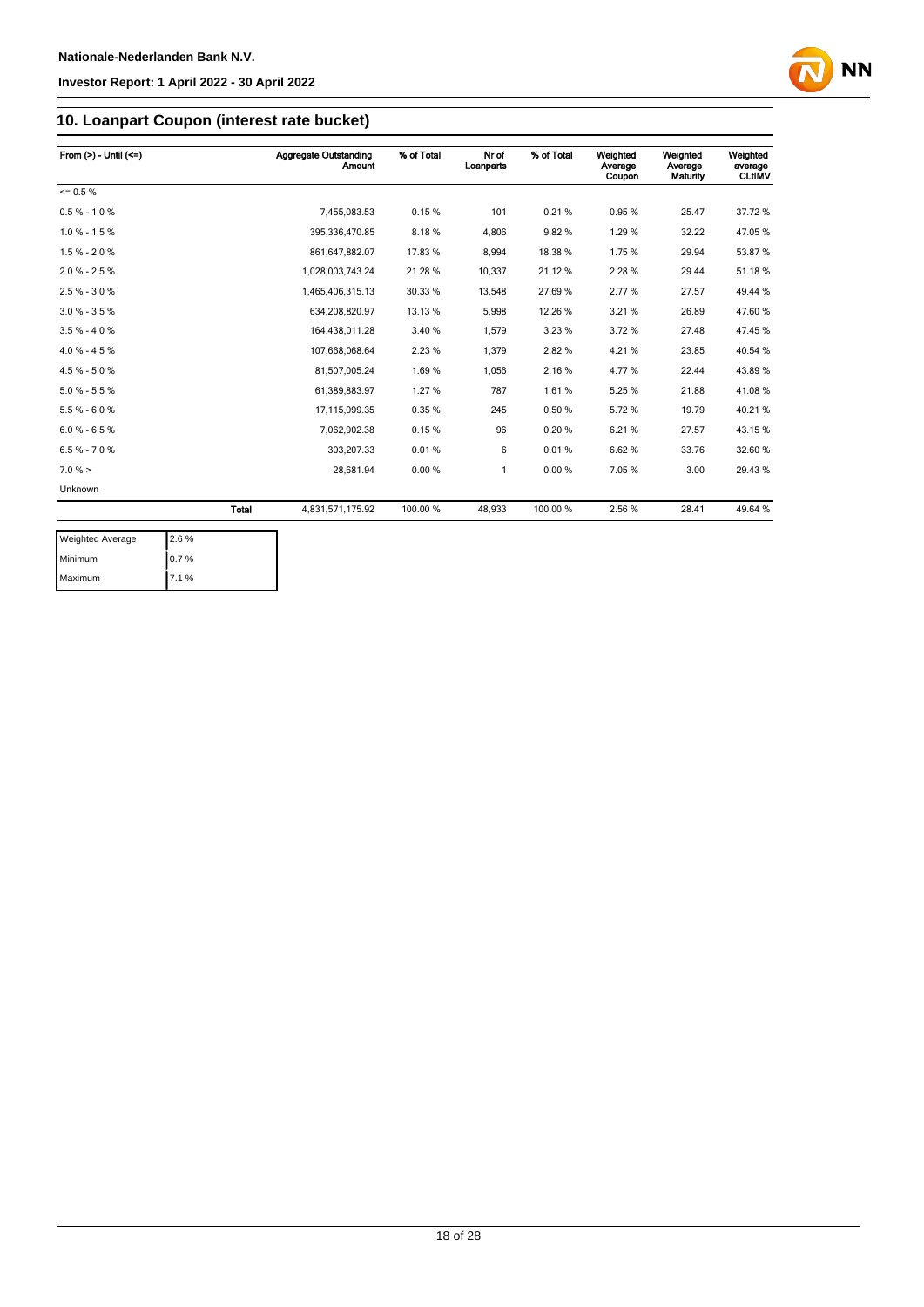#### **Investor Report: 1 April 2022 - 30 April 2022**

#### **11. Remaining Interest Rate Fixe**

| 11. Remaining Interest Rate Fixed Period |                                        |            |                    |            |                               |                                 |                                      |  |
|------------------------------------------|----------------------------------------|------------|--------------------|------------|-------------------------------|---------------------------------|--------------------------------------|--|
| From $(>=) -$ Until $($                  | <b>Aggregate Outstanding</b><br>Amount | % of Total | Nr of<br>Loanparts | % of Total | Weighted<br>Average<br>Coupon | Weighted<br>Average<br>Maturity | Weighted<br>average<br><b>CLtIMV</b> |  |
| $<$ 1 year(s)                            | 206,073,246.30                         | 4.27%      | 2,783              | 5.69%      | 2.57 %                        | 29.29                           | 43.31%                               |  |
| $1$ year(s) - $2$ year(s)                | 120,960,747.95                         | 2.50 %     | 1,644              | 3.36 %     | 3.42 %                        | 23.45                           | 41.41%                               |  |
| $2$ year(s) - $3$ year(s)                | 125,026,794.25                         | 2.59%      | 1,536              | 3.14 %     | 3.22 %                        | 25.88                           | 41.69%                               |  |
| $3$ year(s) - 4 year(s)                  | 145,778,485.99                         | 3.02%      | 1,818              | 3.72%      | 2.75 %                        | 30.96                           | 42.77%                               |  |
| 4 year(s) - $5$ year(s)                  | 250,450,028.30                         | 5.18%      | 2,723              | 5.56%      | 2.61%                         | 32.70                           | 45.77%                               |  |
| $5$ year(s) - $6$ year(s)                | 160, 134, 826. 20                      | 3.31 %     | 1,974              | 4.03%      | 2.57 %                        | 29.47                           | 46.73%                               |  |
| $6$ year(s) - 7 year(s)                  | 196,210,417.25                         | 4.06%      | 1,987              | 4.06%      | 2.47%                         | 28.31                           | 50.75%                               |  |
| $7$ year(s) - 8 year(s)                  | 353,613,024.12                         | 7.32 %     | 3,288              | 6.72%      | 1.98%                         | 29.32                           | 52.86 %                              |  |
| $8$ year(s) - $9$ year(s)                | 270,041,187.75                         | 5.59%      | 2,793              | 5.71%      | 2.28 %                        | 31.33                           | 47.74 %                              |  |
| $9$ year(s) - 10 year(s)                 | 283,062,855.23                         | 5.86%      | 2,972              | 6.07%      | 2.23 %                        | 30.27                           | 46.52 %                              |  |
| 10 year(s) - 11 year(s)                  | 91, 187, 292.40                        | 1.89%      | 1,025              | 2.09%      | 3.46 %                        | 24.84                           | 44.42%                               |  |
| 11 year(s) - $12$ year(s)                | 53,984,710.71                          | 1.12%      | 608                | 1.24 %     | 3.03%                         | 22.14                           | 47.66%                               |  |
| 12 year(s) - 13 year(s)                  | 104,387,337.31                         | 2.16%      | 1,079              | 2.21%      | 2.78%                         | 23.66                           | 47.83%                               |  |
| 13 year(s) - 14 year(s)                  | 256,337,615.27                         | 5.31%      | 2,359              | 4.82%      | 3.00 %                        | 23.92                           | 46.54 %                              |  |
| 14 year(s) - $15$ year(s)                | 550,592,125.48                         | 11.40 %    | 4,862              | 9.94 %     | 2.87%                         | 25.77                           | 48.45 %                              |  |

**NN** 

| Minimum                     | $v\rho$ ar $(e)$ |                   |          |        |          |        |       |         |
|-----------------------------|------------------|-------------------|----------|--------|----------|--------|-------|---------|
| Weighted Average            | 12 year(s)       |                   |          |        |          |        |       |         |
|                             | <b>Total</b>     | 4,831,571,175.92  | 100.00 % | 48,933 | 100.00 % | 2.56%  | 28.41 | 49.64 % |
| 30 year(s) $>=$             |                  |                   |          |        |          |        |       |         |
| 29 year(s) - 30 year(s)     |                  | 14, 144, 153. 70  | 0.29%    | 185    | 0.38%    | 1.94 % | 30.99 | 62.60 % |
| 28 year(s) - 29 year(s)     |                  | 10,327,003.70     | 0.21%    | 146    | 0.30%    | 2.00%  | 30.58 | 58.22 % |
| 27 year(s) - 28 year(s)     |                  | 22,604,654.30     | 0.47%    | 298    | 0.61%    | 2.40%  | 27.22 | 60.46 % |
| 26 year(s) - 27 year(s)     |                  | 34,275,761.57     | 0.71%    | 239    | 0.49%    | 2.58%  | 26.43 | 60.39%  |
| 25 year(s) - 26 year(s)     |                  | 18,930,613.60     | 0.39%    | 174    | 0.36%    | 2.62%  | 25.45 | 55.27 % |
| 24 year(s) - 25 year(s)     |                  | 39,574,811.54     | 0.82%    | 299    | 0.61%    | 2.58%  | 24.44 | 50.43 % |
| 23 year(s) - 24 year(s)     |                  | 16,315,474.73     | 0.34 %   | 145    | 0.30%    | 2.72%  | 23.70 | 48.36%  |
| 22 year(s) - 23 year(s)     |                  | 11,022,358.48     | 0.23%    | 94     | 0.19%    | 2.78%  | 22.58 | 45.34 % |
| 21 year(s) - 22 year(s)     |                  | 5,656,478.82      | 0.12%    | 66     | 0.13%    | 2.30 % | 21.64 | 43.54 % |
| 20 year(s) - 21 year(s)     |                  | 1,420,379.90      | 0.03%    | 17     | 0.03%    | 2.73 % | 22.04 | 44.20%  |
| 19 year(s) - 20 year(s)     |                  | 152,243,309.40    | 3.15%    | 1,501  | 3.07%    | 2.00%  | 34.36 | 52.70 % |
| 18 year(s) - 19 year(s)     |                  | 256, 108, 246. 14 | 5.30 %   | 2,452  | 5.01%    | 2.08%  | 31.32 | 53.42 % |
| 17 year(s) - 18 year(s)     |                  | 499,867,804.90    | 10.35 %  | 4,711  | 9.63%    | 2.25 % | 28.38 | 55.44 % |
| 16 year(s) - 17 year(s)     |                  | 360,807,908.92    | 7.47%    | 3,087  | 6.31%    | 2.75 % | 27.89 | 55.98 % |
| 15 year(s) - 16 year(s)     |                  | 220,431,521.71    | 4.56%    | 2,068  | 4.23%    | 2.86%  | 29.49 | 51.65 % |
| 14 year(s) - 15 year(s)     |                  | 550,592,125.48    | 11.40 %  | 4,862  | 9.94 %   | 2.87%  | 25.77 | 48.45%  |
| 13 year(s) - 14 year(s)     |                  | 256,337,615.27    | 5.31%    | 2,359  | 4.82%    | 3.00%  | 23.92 | 46.54 % |
| $12$ year(s) - $13$ year(s) |                  | 104,387,337.31    | 2.16%    | 1,079  | 2.21 %   | 2.78%  | 23.66 | 47.83%  |
| 11 year(s) - 12 year(s)     |                  | 53,984,710.71     | 1.12%    | 608    | 1.24 %   | 3.03%  | 22.14 | 47.66%  |
| 10 year(s) - 11 year(s)     |                  | 91, 187, 292.40   | 1.89%    | 1,025  | 2.09%    | 3.46 % | 24.84 | 44.42%  |
| 9 year(s) - 10 year(s)      |                  | 283,062,855.23    | 5.86%    | 2,972  | 6.07%    | 2.23%  | 30.27 | 46.52%  |
| 8 year(s) - 9 year(s)       |                  | 270,041,187.75    | 5.59 %   | 2,793  | 5.71 %   | 2.28 % | 31.33 | 47.74 % |

year(s) Maximum 30 year(s)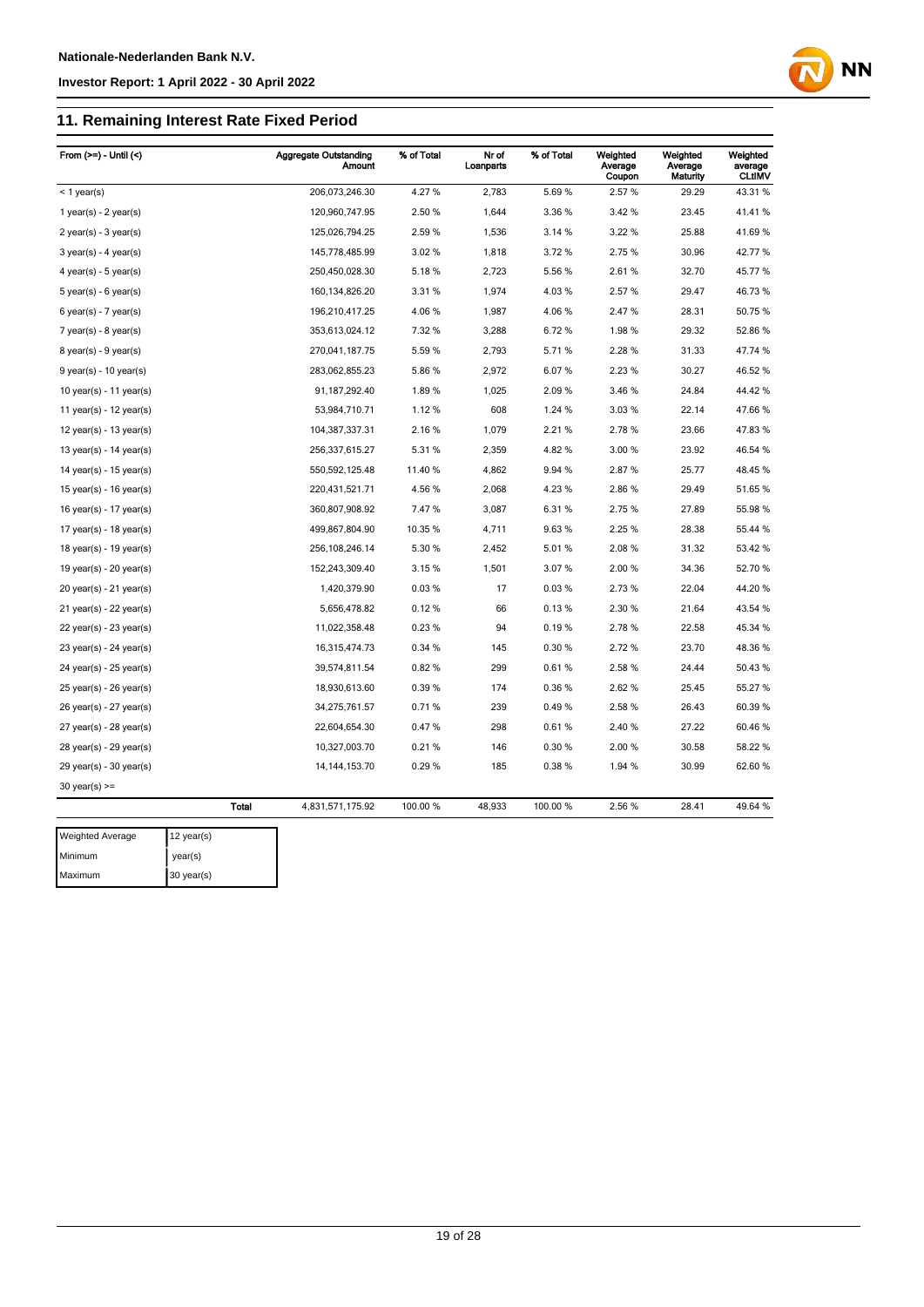### **12. Interest Payment Type**

|                |       | <b>Aggregate Outstanding</b><br>Amount | % of Total | Nr of<br>Loanparts | % of Total | Weighted<br>Average<br>Coupon | Weighted<br>Average<br>Maturity | Weighted<br>average<br><b>CLtIMV</b> |
|----------------|-------|----------------------------------------|------------|--------------------|------------|-------------------------------|---------------------------------|--------------------------------------|
| Fixed          |       | 4,810,163,832.73                       | 99.56 %    | 48.421             | 98.95 %    | 2.57 %                        | 28.41                           | 49.66 %                              |
| Floating       |       | 21.407.343.19                          | 0.44%      | 512                | 1.05%      | 1.54 %                        | 27.36                           | 44.54 %                              |
| <b>Unknown</b> |       |                                        |            |                    |            |                               |                                 |                                      |
|                | Total | 4,831,571,175.92                       | 100.00 %   | 48.933             | 100.00 %   | 2.56 %                        | 28.41                           | 49.64 %                              |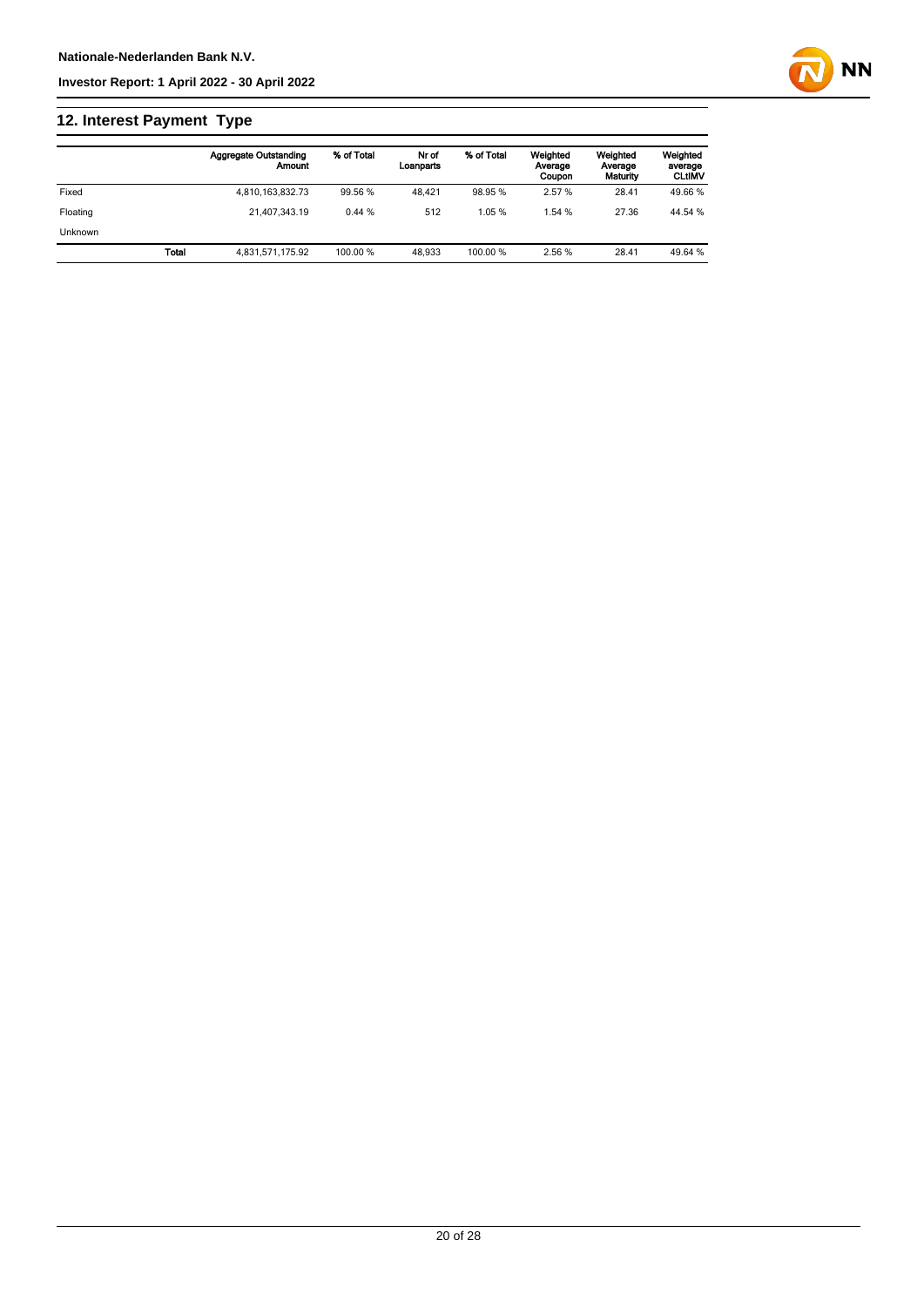

### **13. Property Description**

| Description      |       | <b>Aggregate Outstanding</b><br>Amount | % of Total | Nr of<br><b>Borrowers</b> | % of Total | Weighted<br>Average<br>Coupon | Weighted<br>Average<br>Maturity | Weighted<br>average<br><b>CLtIMV</b> |
|------------------|-------|----------------------------------------|------------|---------------------------|------------|-------------------------------|---------------------------------|--------------------------------------|
| Flat / Apartment |       | 481, 168, 535. 35                      | 9.96 %     | 2.597                     | 12.22 %    | 2.32 %                        | 29.07                           | 50.13 %                              |
| House            |       | 4.311.310.949.62                       | 89.23 %    | 18.514                    | 87.08%     | 2.59 %                        | 28.30                           | 49.64 %                              |
| Shop/House       |       | 39.091.690.95                          | 0.81%      | 149                       | 0.70%      | 2.54 %                        | 32.22                           | 43.61%                               |
|                  | Total | 4,831,571,175.92                       | 100.00 %   | 21.260                    | 100.00 %   | 2.56 %                        | 28.41                           | 49.64 %                              |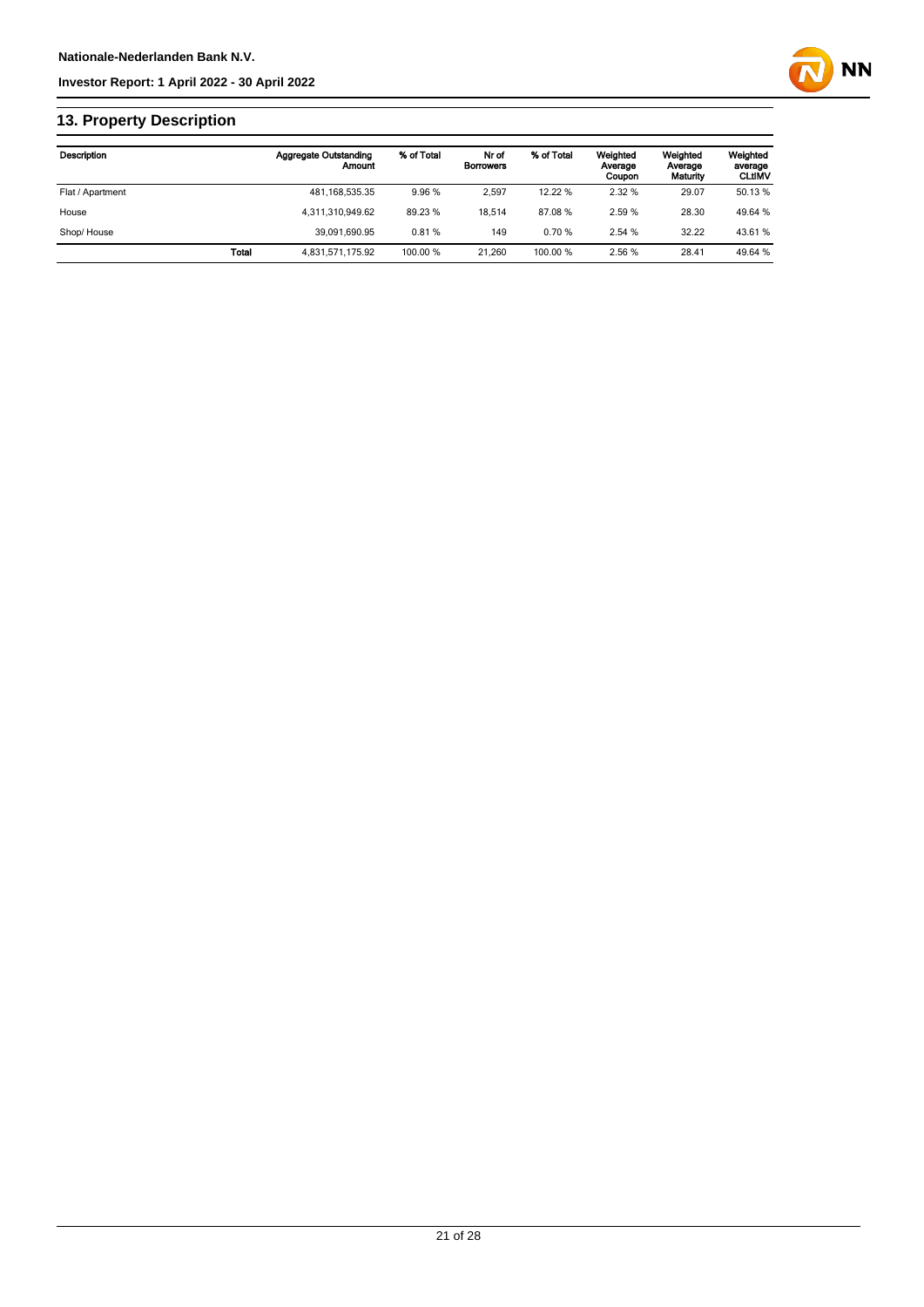

## **14. Geographical Distribution (by province)**

| Province      | <b>Aggregate Outstanding</b> | % of Total | Nr of            | % of Total | Weighted          | Weighted            | Weighted                 |
|---------------|------------------------------|------------|------------------|------------|-------------------|---------------------|--------------------------|
|               | Amount                       |            | <b>Borrowers</b> |            | Average<br>Coupon | Average<br>Maturity | average<br><b>CLtIMV</b> |
| Drenthe       | 108, 106, 145.63             | 2.24 %     | 550              | 2.59%      | 2.51%             | 28.80               | 52.05 %                  |
| Utrecht       | 417,680,584.18               | 8.64 %     | 1,608            | 7.56%      | 2.62%             | 28.00               | 46.90%                   |
| Zeeland       | 108,911,403.27               | 2.25 %     | 592              | 2.78%      | 2.56 %            | 27.94               | 51.21%                   |
| Zuid-Holland  | 1,300,037,662.41             | 26.91%     | 5,678            | 26.71%     | 2.57%             | 28.02               | 49.44 %                  |
| Flevoland     | 132,504,141.27               | 2.74 %     | 628              | 2.95 %     | 2.50 %            | 27.58               | 49.70 %                  |
| Friesland     | 116, 121, 623. 71            | 2.40 %     | 596              | 2.80%      | 2.46 %            | 31.31               | 52.95 %                  |
| Gelderland    | 528,501,356.25               | 10.94 %    | 2,313            | 10.88%     | 2.57%             | 28.09               | 50.07%                   |
| Groningen     | 134,042,550.89               | 2.77 %     | 717              | 3.37 %     | 2.47%             | 29.73               | 50.22 %                  |
| Limburg       | 203,504,790.42               | 4.21%      | 1,041            | 4.90%      | 2.57%             | 29.14               | 53.91 %                  |
| Noord-Brabant | 728,665,135.42               | 15.08 %    | 3,192            | 15.01%     | 2.60%             | 27.87               | 51.44 %                  |
| Noord-Holland | 799,422,256.22               | 16.55 %    | 3,104            | 14.60%     | 2.54 %            | 28.83               | 46.15%                   |
| Overijssel    | 253,967,795.46               | 5.26%      | 1,240            | 5.83%      | 2.54 %            | 29.74               | 53.06 %                  |
| Unspecified   | 105,730.79                   | 0.00%      | 1                | 0.00%      | 3.74 %            | 31.93               | 36.70 %                  |
|               | Total<br>4,831,571,175.92    | 100.00 %   | 21,260           | 100.00 %   | 2.56 %            | 28.41               | 49.64 %                  |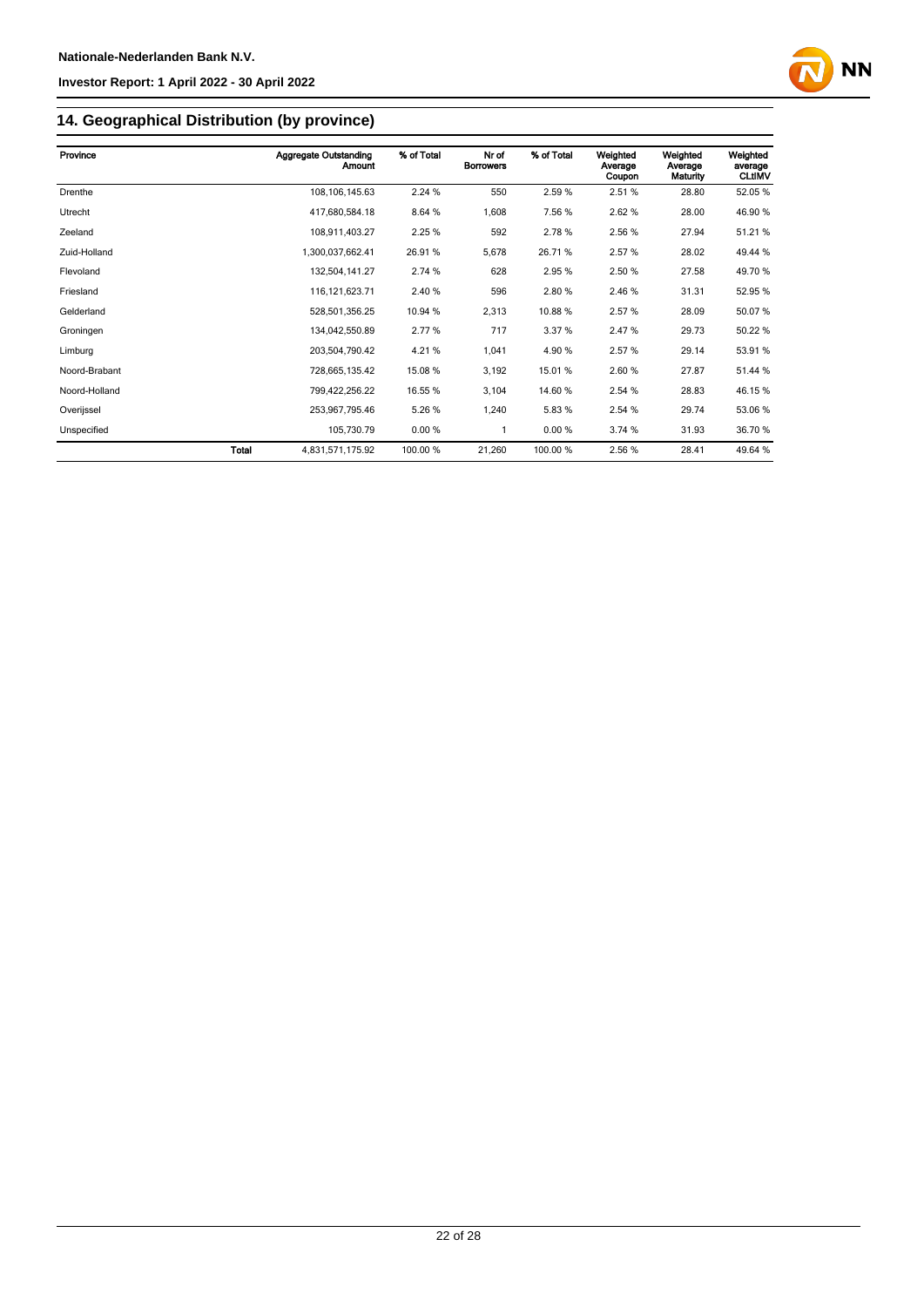

### **15. Occupancy**

| Description    |       | <b>Aggregate Outstanding</b><br>Amount | % of Total | Nr of<br><b>Borrowers</b> | % of Total | Weighted<br>Average<br>Coupon | Weighted<br>Average<br>Maturity | Weighted<br>average<br><b>CLtIMV</b> |
|----------------|-------|----------------------------------------|------------|---------------------------|------------|-------------------------------|---------------------------------|--------------------------------------|
| Owner Occupied |       | 4,831,571,175.92                       | 100.00 %   | 21.260                    | 100.00 %   | 2.56 %                        | 28.41                           | 49.64 %                              |
| Buy-to-let     |       |                                        |            |                           |            |                               |                                 |                                      |
| <b>Unknown</b> |       |                                        |            |                           |            |                               |                                 |                                      |
|                | Total | 4,831,571,175.92                       | 100.00 %   | 21.260                    | 100.00 %   | 2.56 %                        | 28.41                           | 49.64 %                              |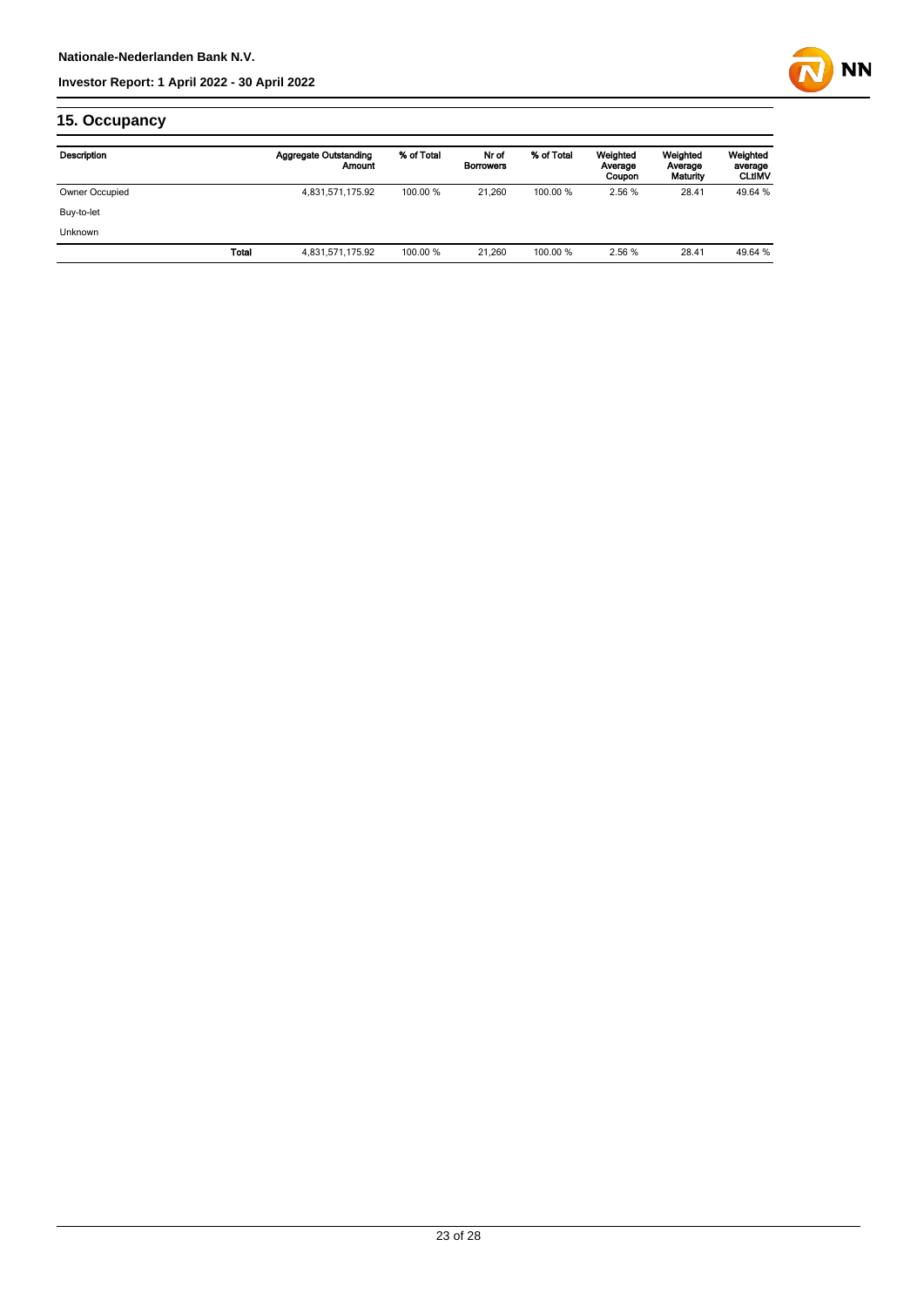

### **16. Loanpart Payment Frequency**

| Description | <b>Aggregate Outstanding</b><br>Amount | % of Total | Nr of<br>Loanparts | % of Total | Weighted<br>Average<br>Coupon | Weighted<br>Average<br>Maturity | Weighted<br>average<br><b>CLUMV</b> |
|-------------|----------------------------------------|------------|--------------------|------------|-------------------------------|---------------------------------|-------------------------------------|
| Half-yearly |                                        |            |                    |            |                               |                                 |                                     |
| Yearly      |                                        |            |                    |            |                               |                                 |                                     |
| Quarterly   |                                        |            |                    |            |                               |                                 |                                     |
| Monthly     | 4,831,571,175.92                       | 100.00 %   | 48,933             | 100.00 %   | 2.56 %                        | 28.41                           | 49.64 %                             |
| Unknown     |                                        |            |                    |            |                               |                                 |                                     |
|             | <b>Total</b><br>4,831,571,175.92       | 100.00 %   | 48,933             | 100.00%    | 2.56 %                        | 28.41                           | 49.64 %                             |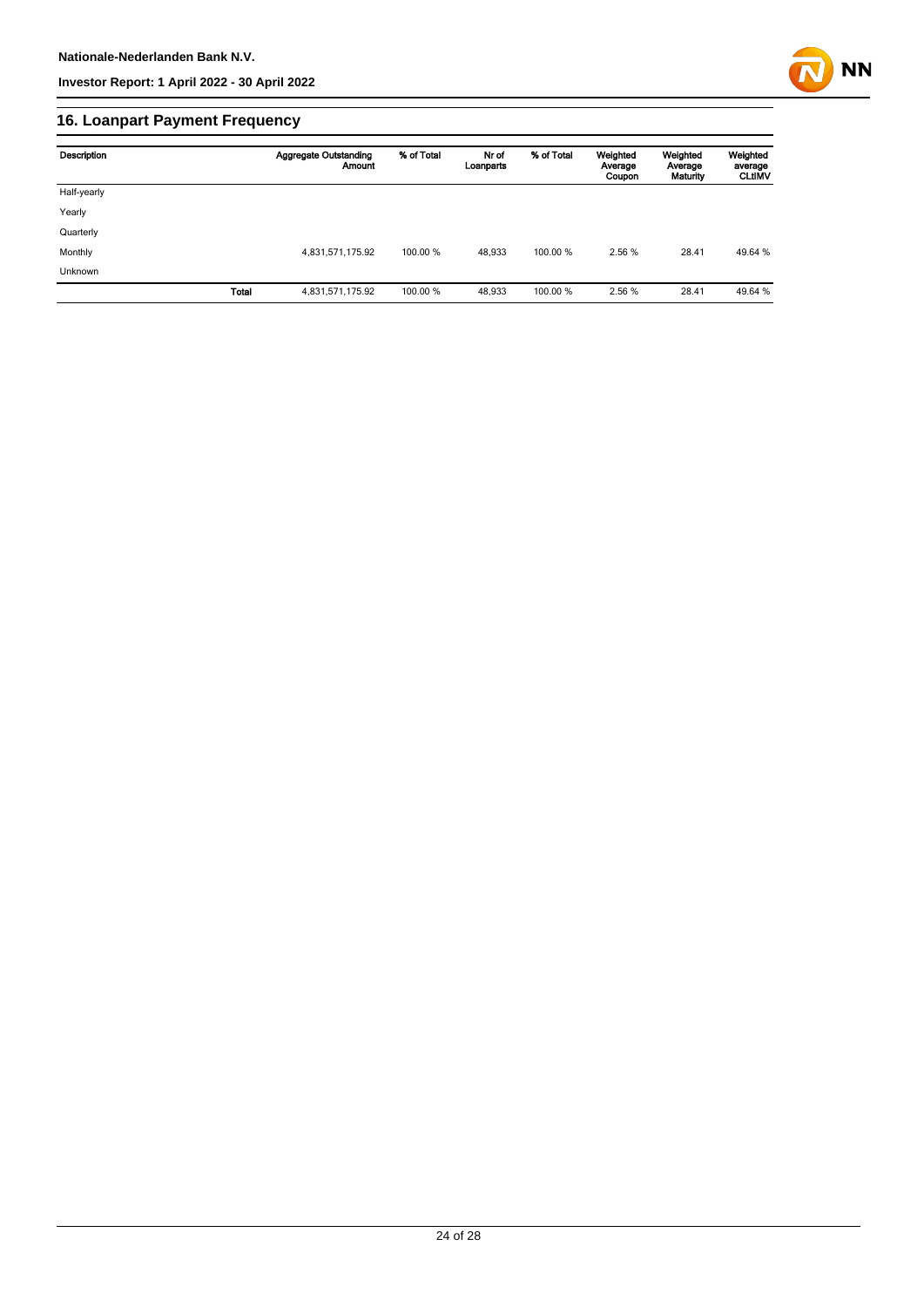

### **17. Guarantee Type**

|                      | <b>Aggregate Outstanding</b><br>Amount | % of Total | Nr of Loans | % of Total | Weighted<br>Average<br>Coupon | Weighted<br>Average<br>Maturity | Weighted<br>average<br><b>CLtIMV</b> |
|----------------------|----------------------------------------|------------|-------------|------------|-------------------------------|---------------------------------|--------------------------------------|
| <b>NHG Guarantee</b> | 1,105,717,365.90                       | 22.89 %    | 6.761       | 31.80 %    | 2.39 %                        | 26.76                           | 51.68%                               |
| Non-NHG Guarantee    | 3.725.853.810.02                       | 77.11 %    | 14.499      | 68.20%     | 2.62 %                        | 28.89                           | 49.03%                               |
| <b>Unknown</b>       |                                        |            |             |            |                               |                                 |                                      |
| Total                | 4.831.571.175.92                       | 100.00 %   | 21.260      | 100.00 %   | 2.56 %                        | 28.41                           | 49.64 %                              |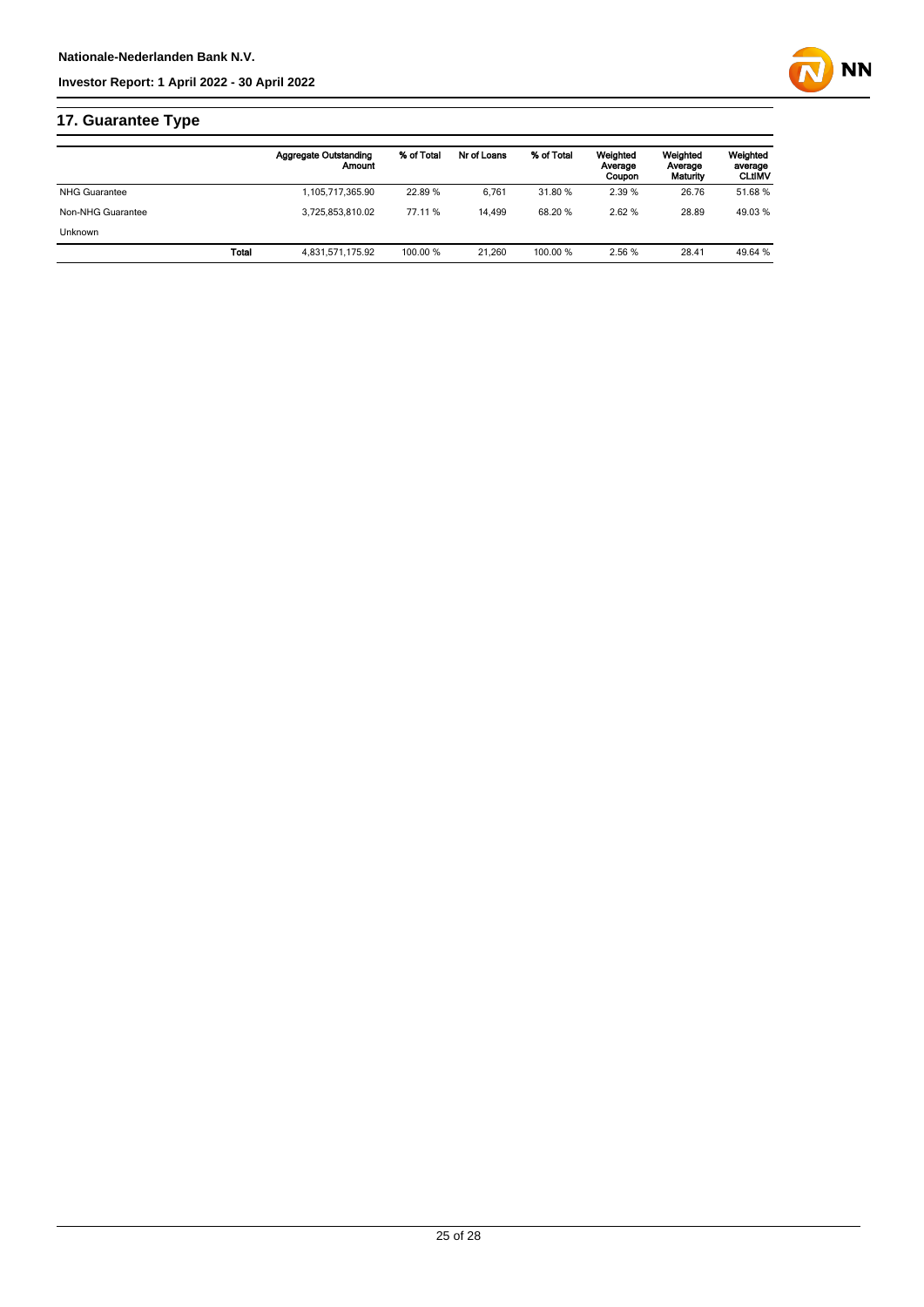#### **Glossary**



| Term                                                | Definition / Calculation                                                                                                                                                                                                                                                                                                                                                                                                                                                                                                                                                                                                                                                                                                                                    |
|-----------------------------------------------------|-------------------------------------------------------------------------------------------------------------------------------------------------------------------------------------------------------------------------------------------------------------------------------------------------------------------------------------------------------------------------------------------------------------------------------------------------------------------------------------------------------------------------------------------------------------------------------------------------------------------------------------------------------------------------------------------------------------------------------------------------------------|
| Α                                                   | Min (a, b), where (a) is the sum of the Adjusted Current Balances and (b) is the sum of the Asset Percentage of Current Balance -/-                                                                                                                                                                                                                                                                                                                                                                                                                                                                                                                                                                                                                         |
| <b>ACT</b>                                          | a (alfa) of all Mortgage Receivables;<br>Asset Cover Test;                                                                                                                                                                                                                                                                                                                                                                                                                                                                                                                                                                                                                                                                                                  |
| <b>Adjusted Current Balance</b>                     | The "Adjusted Current Balance" of a Mortgage Receivable is the lower of: (i) the Current Balance of such Mortgage Receivable                                                                                                                                                                                                                                                                                                                                                                                                                                                                                                                                                                                                                                |
| Asset Percentage                                    | minus a (alfa); and (ii) the LTV Cut-Off Percentage of the Indexed Valuation relating to such Mortgage Receivable, minus ß (bèta);<br>96.5% or such other percentage figure as is determined from time to time in accordance with the Asset Monitoring Agreement;                                                                                                                                                                                                                                                                                                                                                                                                                                                                                           |
|                                                     | The expected mortgage interest rate to be offered by the Servicer (acting on behalf of the CBC) in relation to Mortgage Loans                                                                                                                                                                                                                                                                                                                                                                                                                                                                                                                                                                                                                               |
| Assumed Mortgage Interest Rate                      | which have an interest rate reset, which interest rate will be notified by the Servicer to the CBC and the Rating Agency from time to<br>time;                                                                                                                                                                                                                                                                                                                                                                                                                                                                                                                                                                                                              |
| <b>Available Liquidity Buffer</b>                   | means available liquid assets on reserved accounts of the CBC, plus interest payments and principal repayments from the<br>underlying assets (including derivatives) to which the CBC is contractually entitled for the following six (6) months period                                                                                                                                                                                                                                                                                                                                                                                                                                                                                                     |
| в                                                   | means the aggregate amount of all Principal Receipts on the Mortgage Receivables up to the end of the immediately preceding<br>calendar month which have not been applied in accordance with the Trust Deed;                                                                                                                                                                                                                                                                                                                                                                                                                                                                                                                                                |
| <b>Base Prospectus</b>                              | The base prospectus dated 18 June 2020 relating to the issue of soft bullet covered bonds, including any supplement and base<br>prospectus updates thereafter;                                                                                                                                                                                                                                                                                                                                                                                                                                                                                                                                                                                              |
| С                                                   | means the amounts standing to the credit of the Reserve Account;                                                                                                                                                                                                                                                                                                                                                                                                                                                                                                                                                                                                                                                                                            |
| <b>Calculation Date</b>                             | The date falling two (2) Business Days before each CBC Payment Date. The "relevant" Calculation Date in respect of any<br>Calculation Period will be the first Calculation Date falling after the end of that period and the "relevant" Calculation Date in respect<br>of any CBC Payment Date will be the last Calculation Date prior to that CBC Payment Date;                                                                                                                                                                                                                                                                                                                                                                                            |
| <b>CBC Account Bank</b>                             | BNG Bank N.V. in its capacity as CBC Account Bank under the CBC Account Agreement or its successor;                                                                                                                                                                                                                                                                                                                                                                                                                                                                                                                                                                                                                                                         |
| <b>Closing Date</b>                                 | 18 June 2020                                                                                                                                                                                                                                                                                                                                                                                                                                                                                                                                                                                                                                                                                                                                                |
| <b>Construction Deposit</b>                         | In relation to a Mortgage Loan, that part of the Mortgage Loan which the relevant Borrower requested to be disbursed into a<br>blocked account held in his name with the relevant Originator, the proceeds of which can only be applied towards construction of,<br>or improvements to, the relevant Mortgaged Asset;                                                                                                                                                                                                                                                                                                                                                                                                                                       |
| <b>Credit Rating</b>                                | An assessment of the credit worthiness of the notes or counterparties, assigned by the Rating Agency;                                                                                                                                                                                                                                                                                                                                                                                                                                                                                                                                                                                                                                                       |
| <b>Current Balance</b>                              | In relation to an Eligible Receivable at any date, the Net Outstanding Principal Amount, excluding Accrued Interest and Arrears of<br>Interest;                                                                                                                                                                                                                                                                                                                                                                                                                                                                                                                                                                                                             |
| Current Loan to Indexed Market Value (CLTIMV)       | Current Balance divided by the Indexed Valuation;                                                                                                                                                                                                                                                                                                                                                                                                                                                                                                                                                                                                                                                                                                           |
| Current Loan to Original Market Value (CLTOMV)      | Current Balance divided by the Original Market Value;                                                                                                                                                                                                                                                                                                                                                                                                                                                                                                                                                                                                                                                                                                       |
| Cut-off date                                        | The last day of the month immediately preceding the date on which the Investor Report is published;                                                                                                                                                                                                                                                                                                                                                                                                                                                                                                                                                                                                                                                         |
| D                                                   | means the aggregate outstanding principal balance of all Transferred Collateral in Substitution Assets;                                                                                                                                                                                                                                                                                                                                                                                                                                                                                                                                                                                                                                                     |
| Eligible Collateral                                 | Euro denominated cash and/or Substitution Assets;                                                                                                                                                                                                                                                                                                                                                                                                                                                                                                                                                                                                                                                                                                           |
| Index                                               | The index of increases or decreases, as the case may be, of house prices issued by the Dutch land registry (kadaster) in relation to<br>residential properties in the Netherlands;                                                                                                                                                                                                                                                                                                                                                                                                                                                                                                                                                                          |
| Indexed Valuation (with respect to ACT calculation) | In relation to any Mortgaged Asset at any date: (a) where the Original Market Value of that Mortgaged Asset is equal to or greater<br>than the Price Indexed Valuation as at that date, the Price Indexed Valuation; or (b) where the Original Market Value of that<br>Mortgaged Asset is less than the Price Indexed Valuation as at that date, the Original Market Value plus 90% (or, if a different<br>percentage is required or sufficient from time to time for the Covered Bonds to qualify as "covered bonds" as defined in the Capital<br>Requirements Directive and the Issuer wishes to apply such different percentage, then such different percentage) of the difference<br>between the Price Indexed Valuation and the Original Market Value; |
| <b>Interest Rate Fixed Period</b>                   | Period for which the current interest rate on the Mortgage Receivable remains unchanged;                                                                                                                                                                                                                                                                                                                                                                                                                                                                                                                                                                                                                                                                    |
| <b>Interest Rate Swap</b>                           | An interest rate swap transaction that forms part of an Interest Swap Agreement.                                                                                                                                                                                                                                                                                                                                                                                                                                                                                                                                                                                                                                                                            |
| Interest Reserve Required Amount                    | means an amount equal to (A) the positive difference, if any, between (i) the aggregate amount of Scheduled Interest for all Series<br>outstanding and (ii) the aggregate amount of interest to be received under the Transferred Assets up to the relevant final maturity<br>date taking into account their respective contractual amortisation profile less in respect of each Savings Mortgage Receivable<br>which is subject to a Participation, an amount equal to the net amount received or recovered multiplied by the applicable<br>Participation Fraction;                                                                                                                                                                                        |
| <b>IRS</b>                                          | Interest Rate Swap;                                                                                                                                                                                                                                                                                                                                                                                                                                                                                                                                                                                                                                                                                                                                         |
| Issuer                                              | Nationale-Nederlanden Bank N.V., a public company with limited liability (naamloze vennootschap) organised under the laws of the<br>Netherlands and established in The Hague, the Netherlands;                                                                                                                                                                                                                                                                                                                                                                                                                                                                                                                                                              |
|                                                     | For each Mortgage Receivable its Current Balance minus the LTV Cut-Off Percentage of its Indexed Valuation provided that if the<br>result is negative, L shall be zero and if the result exceeds $\alpha$ (alpha), L shall equal $\alpha$ (alpha);                                                                                                                                                                                                                                                                                                                                                                                                                                                                                                          |
| Legally Required Minimum OC                         | Means the minimum level of overcollateralization of 5% or such other percentage as may be required from time to time by the CB<br>Regulations. This means that the total outstanding balance of the cover assets in the pool must be 105% of the total amount of<br>outstanding covered bonds (both excluding accrued interest);                                                                                                                                                                                                                                                                                                                                                                                                                            |
| Loan Part(s)                                        | One or more of the loan parts (leningdelen) of which a Mortgage Loan consists;                                                                                                                                                                                                                                                                                                                                                                                                                                                                                                                                                                                                                                                                              |
| LTV Cut-Off indexed valuation %                     | 80 % for all Mortgage Receivables or such other percentage as may be notified to the Rating Agency from time to time in respect of<br>the relevant Mortgage Receivables, or such lower percentage as is (a) required from time to time for Covered Bonds to qualify as<br>covered bonds as defined in the Capital Requirements Directive or (b) otherwise determined from time to time in accordance with<br>the Asset Monitoring Agreement;                                                                                                                                                                                                                                                                                                                |
| Mandatory Liquidity Required Amount                 | means the higher of (i) zero and (ii) an amount equal to the amount which is at such time required to be maintained by the CBC to<br>ensure compliance with article 40g of the Decree after taking into account any certain amounts standing to the credit of the CBC<br>Account and the Reserve Account as permitted to be taken into account pursuant to article 40g of the Decree and any other<br>amounts (whether held or generated and) permitted to be taken into account pursuant to article 40g of the Decree, (in each case all<br>as calculated on each relevant Calculation Date for the relevant period prescribed by article 40g of the Decree);                                                                                              |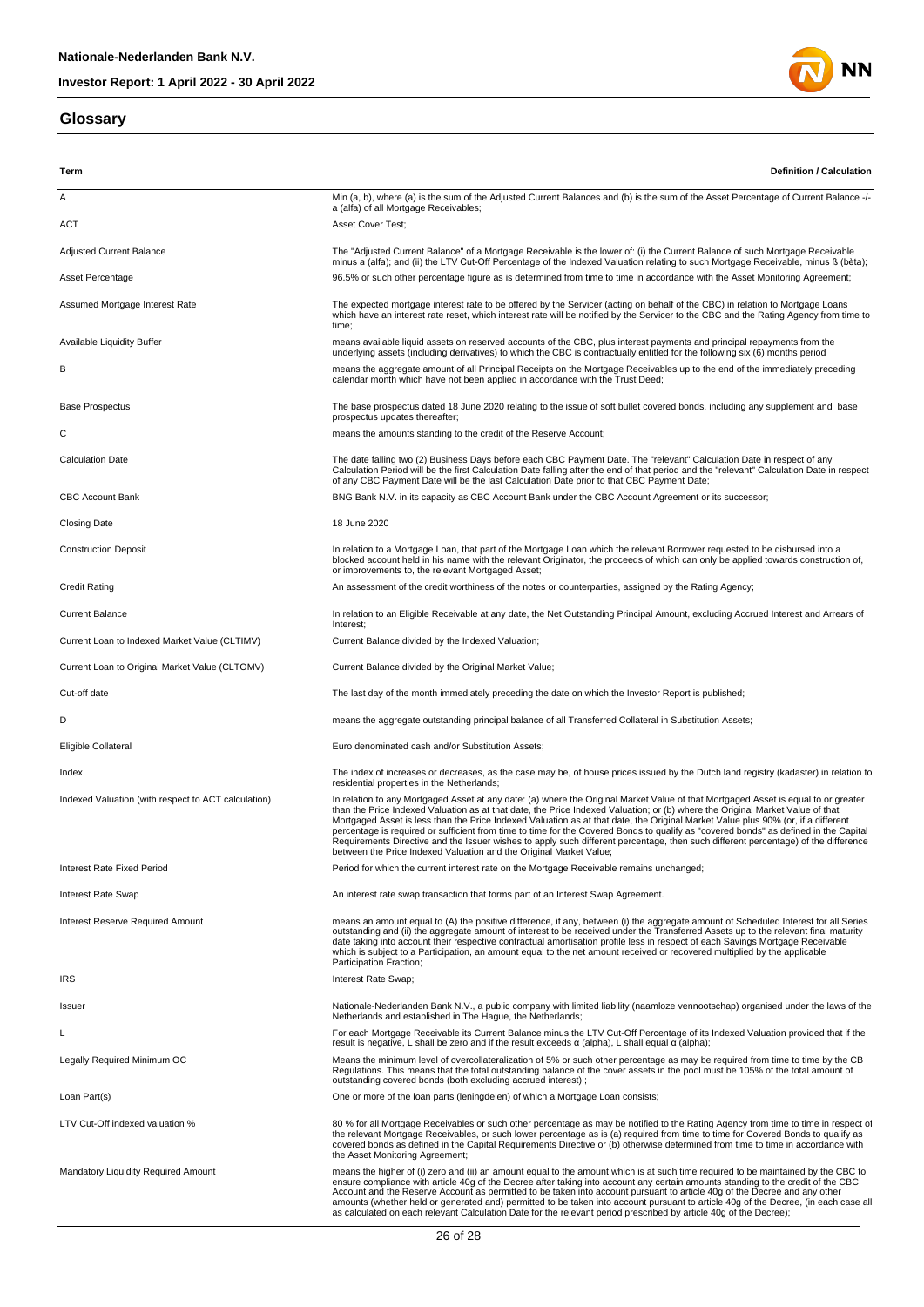

| Term                             | Definition / Calculation                                                                                                                                                                                                                                                                                                                                                                                                                                                                                                                                                                                                                                                                                                                                                                                                                                                                                                                                   |
|----------------------------------|------------------------------------------------------------------------------------------------------------------------------------------------------------------------------------------------------------------------------------------------------------------------------------------------------------------------------------------------------------------------------------------------------------------------------------------------------------------------------------------------------------------------------------------------------------------------------------------------------------------------------------------------------------------------------------------------------------------------------------------------------------------------------------------------------------------------------------------------------------------------------------------------------------------------------------------------------------|
| <b>Maturity Date</b>             | In respect of a Series of Covered Bonds, the date on which the Covered Bonds of such Series are expected to be redeemed at<br>their Principal Amount Outstanding in accordance with the Conditions, as specified in the relevant Final Terms, which date falls no<br>more than 47 years after the Issue Date of such Series.                                                                                                                                                                                                                                                                                                                                                                                                                                                                                                                                                                                                                               |
| Net Outstanding Principal Amount | In relation to a Mortgage Receivable, at any date, the Outstanding Principal Amount of the relevant Mortgage Loan less (A) if it is a<br>Savings Mortgage Loan or a Savings Investment Mortgage Loan subject to an Insurance Savings Participation, an amount equal to<br>the Insurance Savings Participation on such date and (B) if it is a Bank Savings Mortgage Loan subject to a Bank Savings<br>Participation, an amount equal to the Bank Savings Participation on such date;                                                                                                                                                                                                                                                                                                                                                                                                                                                                       |
| <b>NHG</b>                       | Nationale Hypotheek Garantie: guarantees (""borgtochten"") issued by Stichting Waarborgfonds Eigen Woningen under the terms<br>and conditions of the Nationale Hypotheek Garantie, as amended from time to time;                                                                                                                                                                                                                                                                                                                                                                                                                                                                                                                                                                                                                                                                                                                                           |
| NHG Loan                         | A Mortgage Loan that has the benefit of an NHG guarantee;                                                                                                                                                                                                                                                                                                                                                                                                                                                                                                                                                                                                                                                                                                                                                                                                                                                                                                  |
| Nominal OC                       | The Net Outstanding Principal Amount of all Mortgage Receivables, excluding any Defaulted Receivables, plus (b) the Collateral<br>Market Value of all Transferred Collateral in the form of Substitution Assets plus (c) the cash standing to the credit of the CBC<br>Transaction Account(s), excluding Swap Collateral minus the aggregate Principal Amount Outstanding of the Covered Bonds at the<br>end of such calendar month divided by the aggregate Principal Amount Outstanding of the Covered Bonds at the end of such<br>calendar month;                                                                                                                                                                                                                                                                                                                                                                                                       |
| Non NHG Loan                     | A Mortgage Loan that does not have the benefit of an NHG Guarantee;                                                                                                                                                                                                                                                                                                                                                                                                                                                                                                                                                                                                                                                                                                                                                                                                                                                                                        |
| Occupancy                        | The way the Mortgaged Asset is used (e.g. owner occupied);                                                                                                                                                                                                                                                                                                                                                                                                                                                                                                                                                                                                                                                                                                                                                                                                                                                                                                 |
| <b>Original Market Value</b>     | In relation to any Mortgaged Asset the market value (marktwaarde) given to that Mortgaged Asset by the most recent valuation<br>addressed to the Transferor that transferred the relevant Mortgage Receivable to the CBC or, as applicable, the foreclosure value<br>(executiewaarde) given to that Mortgaged Asset by the most recent valuation addressed to the Transferor that transferred the<br>relevant Mortgage Receivable to the CBC, divided by 0.90 or such other factor as required from time to time by the applicable rules<br>and requlations or any internal requirement of the Transferor in relation thereto;                                                                                                                                                                                                                                                                                                                             |
| Originator                       | Nationale-Nederlanden Levensverzekering Maatschappij N.V. or Nationale-Nederlanden Bank N.V.                                                                                                                                                                                                                                                                                                                                                                                                                                                                                                                                                                                                                                                                                                                                                                                                                                                               |
| Outstanding Principal Amount     | In respect of a Relevant Mortgage Receivable, on any date the (then remaining) aggregate principal sum ("hoofdsom") due by the<br>relevant Borrower under the relevant Mortgage Loan, including any Further Advance Receivable transferred to the CBC and, after<br>foreclosure of the Relevant Mortgage Receivable resulting in a loss being realised, zero;                                                                                                                                                                                                                                                                                                                                                                                                                                                                                                                                                                                              |
| Participation Fraction           | means interest and fees and other amounts received by the CBC in respect of the Mortgage Receivables, other than Principal<br>Receipts and less in respect of each Savings Mortgage Receivable which is subject to a Participation, an amount equal to the net<br>amount received or recovered multiplied by the Participation divided by the Outstanding Principal Amount of such Savings<br>Mortgage Receivable;                                                                                                                                                                                                                                                                                                                                                                                                                                                                                                                                         |
| Performing Loans                 | Mortgage Loans which are current and therefore do not show any arrears;                                                                                                                                                                                                                                                                                                                                                                                                                                                                                                                                                                                                                                                                                                                                                                                                                                                                                    |
| Price Indexed Valuation          | In relation to any property at any date means the Original Market Value of that property increased or decreased as appropriate by<br>the increase or decrease in the Index since the date of the Original Market Value;                                                                                                                                                                                                                                                                                                                                                                                                                                                                                                                                                                                                                                                                                                                                    |
| <b>Rating Agency</b>             | Standard & Poors Credit Market Services Europe Limited;                                                                                                                                                                                                                                                                                                                                                                                                                                                                                                                                                                                                                                                                                                                                                                                                                                                                                                    |
| Remaining Tenor                  | The time in years from the end of the reporting period to the maturity date of a Mortgage Loan;                                                                                                                                                                                                                                                                                                                                                                                                                                                                                                                                                                                                                                                                                                                                                                                                                                                            |
| Reserve Account Required Amount  | means (a) until the occurrence of a Reserve Account Trigger Event: an amount equal to the Mandatory Liquidity Required Amount<br>and (b) following the occurrence of a Reserve Account Trigger Event: an amount equal to the higher of (i) the Mandatory Liquidity<br>Required Amount and (ii) the Reserve Trigger Required Amount;                                                                                                                                                                                                                                                                                                                                                                                                                                                                                                                                                                                                                        |
| Reserve Trigger Required Amount  | means an amount equal to (a) the aggregate for all Series of the aggregate Scheduled Interest for each such Series due in the next<br>three following CBC Payment Periods (to the extent that no Swap has been entered into in relation to any Series) plus (b) the<br>anticipated aggregate amount payable in the next three following CBC Payment Periods in respect of the items referred to in<br>paragraphs (a) up to and including (d) of the CBC Priority of Payments, as calculated on each relevant Calculation Date;                                                                                                                                                                                                                                                                                                                                                                                                                             |
| Seasoning                        | Number of years since the origination of the Mortgage Loan Parts to the end of the Reporting Period;                                                                                                                                                                                                                                                                                                                                                                                                                                                                                                                                                                                                                                                                                                                                                                                                                                                       |
| Series                           | A Tranche of Covered Bonds together with any further Tranche or Tranches of Covered Bonds expressed to be consolidated and<br>form a single series with the Covered Bonds of the original Tranche and the terms of which are identical (save for the Issue Date<br>and/or the Interest Commencement Date but including as to whether or not the Covered Bonds are listed);                                                                                                                                                                                                                                                                                                                                                                                                                                                                                                                                                                                 |
| Set-Off                          | Claim that corresponds to a debt to the same borrower, which is not covered by the DGS;                                                                                                                                                                                                                                                                                                                                                                                                                                                                                                                                                                                                                                                                                                                                                                                                                                                                    |
| <b>Substitution Assets</b>       | means the classes of assets denominated in euro from time to time eligible under the CRR and/or the Wft to collateralise covered<br>bonds including (on the date of this Base Prospectus) and subject to certain limitations:(a) exposures to or guaranteed by central<br>governments, central banks or international organisations in accordance with article 129(1)(a) CRR;(b) exposures to or quaranteed<br>by public sector entities, regional governments or local authorities in accordance with article 129(1)(b) CRR;(c) exposures to<br>institutions in accordance with article 129(1)(c) CRR; and (d) exposures for which DNB has waived the application of article 129(1)<br>(c) CRR in accordance with article 129(1) CRR third paragraph, which assets on an aggregate basis are subject to a limit of 20 per<br>cent or such other percentage as required under the Wft. of the aggregate Principal Amount Outstanding of the Covered Bonds: |
| <b>Transferred Collateral</b>    | means any Eligible Collateral transferred or purported to be transferred to the CBC pursuant to the Guarantee Support Agreement,<br>to the extent not redeemed, retransferred, sold or otherwise disposed of by the CBC;                                                                                                                                                                                                                                                                                                                                                                                                                                                                                                                                                                                                                                                                                                                                   |
| Ζ                                | An amount equal to the Interest Cover Required Amount                                                                                                                                                                                                                                                                                                                                                                                                                                                                                                                                                                                                                                                                                                                                                                                                                                                                                                      |
| $\alpha$ (alfa)                  | Gross set-off as determined according to Asset Monitoring Agreement;                                                                                                                                                                                                                                                                                                                                                                                                                                                                                                                                                                                                                                                                                                                                                                                                                                                                                       |
| $\beta$ (beta)                   | For each Mortgage Receivable the lower of (i) the LTV Cut-Off percentage of its indexed valuation and (ii) a minus L                                                                                                                                                                                                                                                                                                                                                                                                                                                                                                                                                                                                                                                                                                                                                                                                                                       |